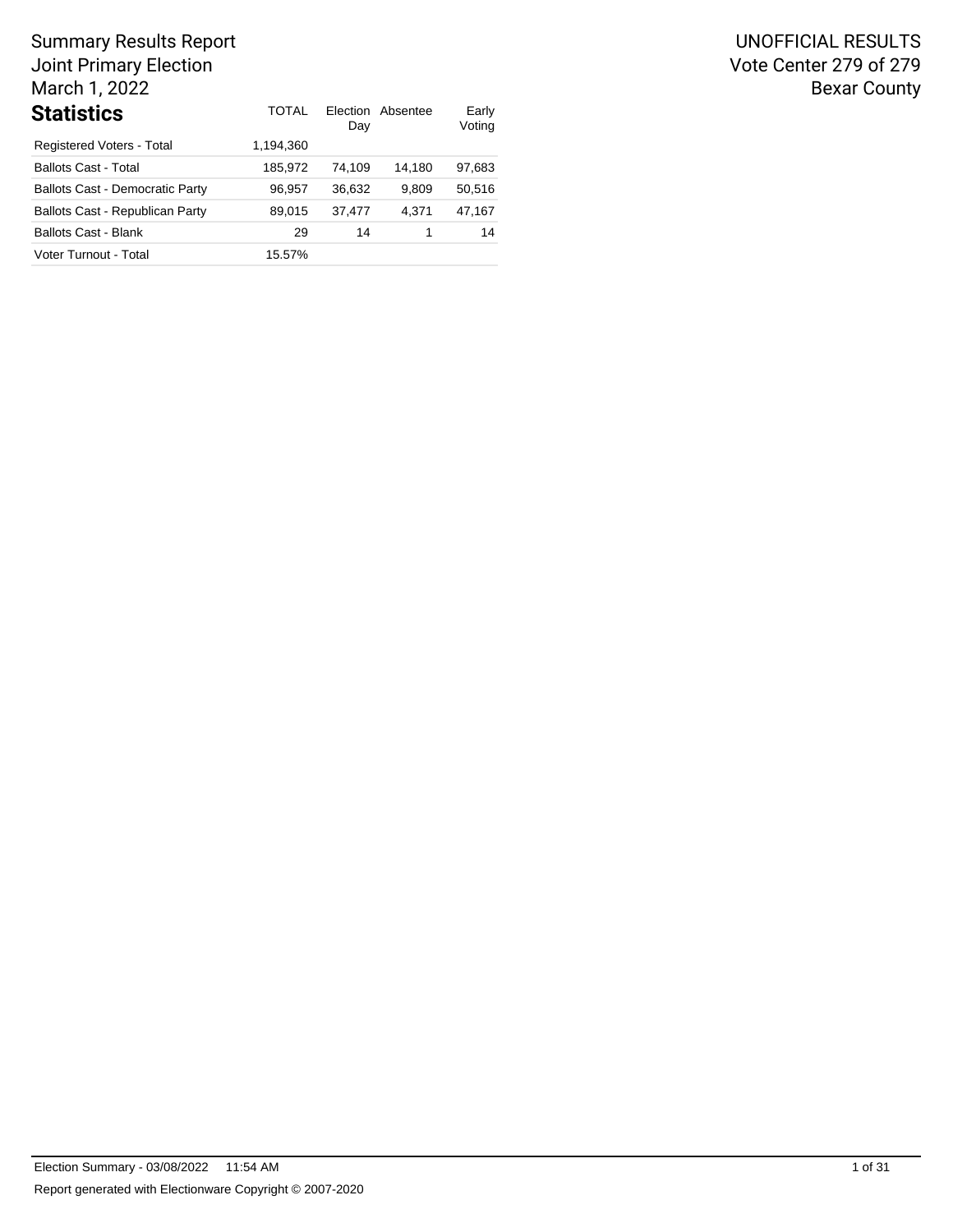#### **DEM United States Representative, District 20** Vote For 1

|                         | TOTAL  | VOTE %  | Day    | Election Absentee | Early<br>Voting |
|-------------------------|--------|---------|--------|-------------------|-----------------|
| Joaquin Castro          | 33.214 | 100.00% | 12.899 | 3.198             | 17,117          |
| <b>Total Votes Cast</b> | 33.214 | 100.00% | 12.899 | 3.198             | 17,117          |
| Overvotes               | 0      |         |        |                   |                 |
| <b>Undervotes</b>       | 2.027  |         | 787    | 294               | 946             |

## **DEM United States Representative, District 21**

Vote For 1

|                         | TOTAL  | VOTE %  | Election<br>Day | Absentee | Early<br>Voting |
|-------------------------|--------|---------|-----------------|----------|-----------------|
| Coy Gee Branscum II     | 1.040  | 5.79%   | 414             | 97       | 529             |
| Claudia Andreana Zapata | 9.076  | 50.53%  | 3.474           | 689      | 4,913           |
| <b>Cherif Gacis</b>     | 385    | 2.14%   | 150             | 40       | 195             |
| David Anderson Jr       | 1,380  | 7.68%   | 461             | 166      | 753             |
| Scott William Sturm     | 811    | 4.52%   | 269             | 113      | 429             |
| Ricardo Villarreal      | 5.269  | 29.34%  | 1,537           | 930      | 2,802           |
| <b>Total Votes Cast</b> | 17.961 | 100.00% | 6,305           | 2,035    | 9,621           |
| Overvotes               | 1      |         | 0               | 1        | 0               |
| Undervotes              | 1.555  |         | 596             | 155      | 804             |

#### **DEM United States Representative, District 23** Vote For 1

| 1 J J J J J J           | <b>TOTAL</b> | VOTE %  | Election<br>Day | Absentee | Early<br>Voting |
|-------------------------|--------------|---------|-----------------|----------|-----------------|
| John Lira               | 7.737        | 56.04%  | 2.464           | 1.138    | 4,135           |
| Priscilla Golden        | 6.070        | 43.96%  | 2,598           | 341      | 3,131           |
| <b>Total Votes Cast</b> | 13.807       | 100.00% | 5,062           | 1.479    | 7,266           |
| Overvotes               | 0            |         | 0               | 0        | 0               |
| Undervotes              | 933          |         | 385             | 91       | 457             |

### **DEM United States Representative, District 28**

|                         | <b>TOTAL</b> | VOTE %  | Election<br>Day | Absentee | Early<br>Voting |
|-------------------------|--------------|---------|-----------------|----------|-----------------|
| Jessica Cisneros        | 8.888        | 73.19%  | 3.345           | 717      | 4,826           |
| Tannya Judith Benavides | 709          | 5.84%   | 263             | 60       | 386             |
| <b>Henry Cuellar</b>    | 2.546        | 20.97%  | 756             | 390      | 1,400           |
| <b>Total Votes Cast</b> | 12.143       | 100.00% | 4,364           | 1.167    | 6,612           |
| Overvotes               | 0            |         | 0               | 0        | 0               |
| Undervotes              | 254          |         | 87              | 21       | 146             |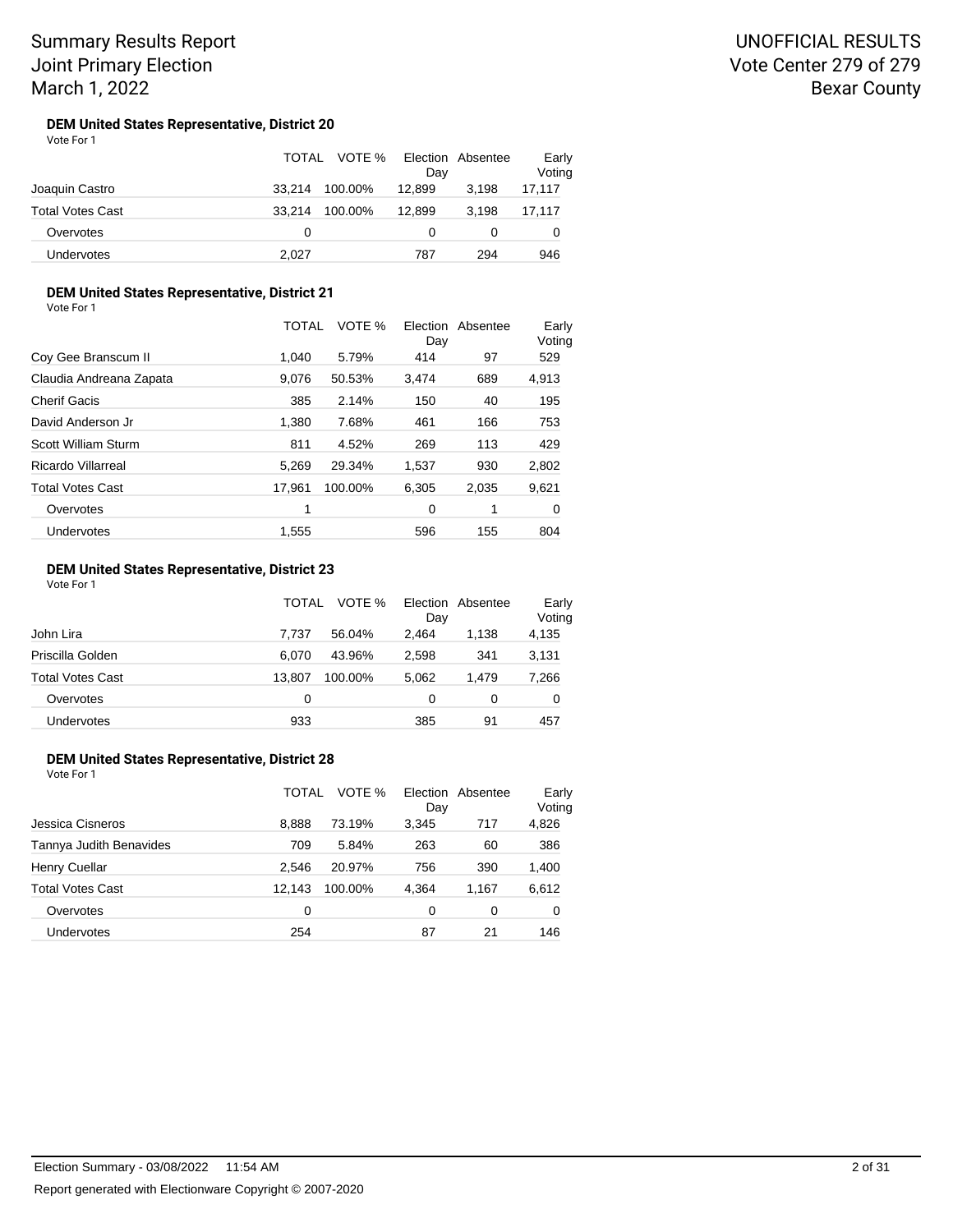#### **DEM United States Representative, District 35** Vote For 1

|                         | <b>TOTAL</b> | VOTE %  | Day   | Election Absentee | Early<br>Voting |
|-------------------------|--------------|---------|-------|-------------------|-----------------|
| Greg Casar              | 6.671        | 46.01%  | 2,770 | 604               | 3,297           |
| Carla-Joy Sisco         | 1,545        | 10.66%  | 639   | 78                | 828             |
| Rebecca Viagran         | 4.306        | 29.70%  | 1,736 | 432               | 2,138           |
| <b>Eddie Rodriguez</b>  | 1.977        | 13.64%  | 774   | 221               | 982             |
| <b>Total Votes Cast</b> | 14.499       | 100.00% | 5,919 | 1,335             | 7,245           |
| Overvotes               | 0            |         | 0     | 0                 | 0               |
| <b>Undervotes</b>       | 537          |         | 228   | 33                | 276             |

### **DEM Governor**

Vote For 1

|                             | TOTAL  | VOTE %  | Election<br>Day | Absentee | Early<br>Voting |
|-----------------------------|--------|---------|-----------------|----------|-----------------|
| <b>Rich Wakeland</b>        | 986    | 1.03%   | 408             | 100      | 478             |
| Inocencio (Inno) Barrientez | 1,110  | 1.16%   | 517             | 58       | 535             |
| Beto O'Rourke               | 90,287 | 94.14%  | 33,672          | 9,388    | 47,227          |
| Joy Diaz                    | 2,206  | 2.30%   | 1,009           | 116      | 1,081           |
| Michael Cooper              | 1.317  | 1.37%   | 591             | 97       | 629             |
| <b>Total Votes Cast</b>     | 95,906 | 100.00% | 36,197          | 9,759    | 49,950          |
| Overvotes                   | 2      |         | 0               | 2        | 0               |
| Undervotes                  | 1.036  |         | 435             | 35       | 566             |

### **DEM Lieutenant Governor**

| Vote For 1 |  |  |
|------------|--|--|
|------------|--|--|

|                         | TOTAL  | VOTE %  | Election<br>Day | Absentee | Early<br>Voting |  |
|-------------------------|--------|---------|-----------------|----------|-----------------|--|
| Michelle Beckley        | 30.919 | 34.19%  | 12,806          | 2,238    | 15,875          |  |
| Mike Collier            | 38.422 | 42.49%  | 12.260          | 5,747    | 20,415          |  |
| Carla Brailey           | 21.085 | 23.32%  | 8.747           | 1.384    | 10,954          |  |
| <b>Total Votes Cast</b> | 90.426 | 100.00% | 33,813          | 9,369    | 47,244          |  |
| Overvotes               | 5      |         | 0               | 5        | 0               |  |
| Undervotes              | 6.513  |         | 2.819           | 422      | 3.272           |  |

#### **DEM Attorney General** Vote For 1

|                         | TOTAL  | VOTE %  | Election<br>Day | Absentee | Early<br>Voting |
|-------------------------|--------|---------|-----------------|----------|-----------------|
| Rochelle Mercedes Garza | 56,762 | 62.19%  | 21,355          | 5,821    | 29,586          |
| Mike Fields             | 8,404  | 9.21%   | 3,135           | 877      | 4,392           |
| Joe Jaworski            | 12,152 | 13.31%  | 3,864           | 1,754    | 6,534           |
| S. "TBone" Raynor       | 3,840  | 4.21%   | 1,731           | 218      | 1,891           |
| Lee Merritt             | 10,113 | 11.08%  | 4,033           | 739      | 5,341           |
| <b>Total Votes Cast</b> | 91.271 | 100.00% | 34,118          | 9.409    | 47,744          |
| Overvotes               | 18     |         | 0               | 18       | 0               |
| Undervotes              | 5,655  |         | 2.514           | 369      | 2,772           |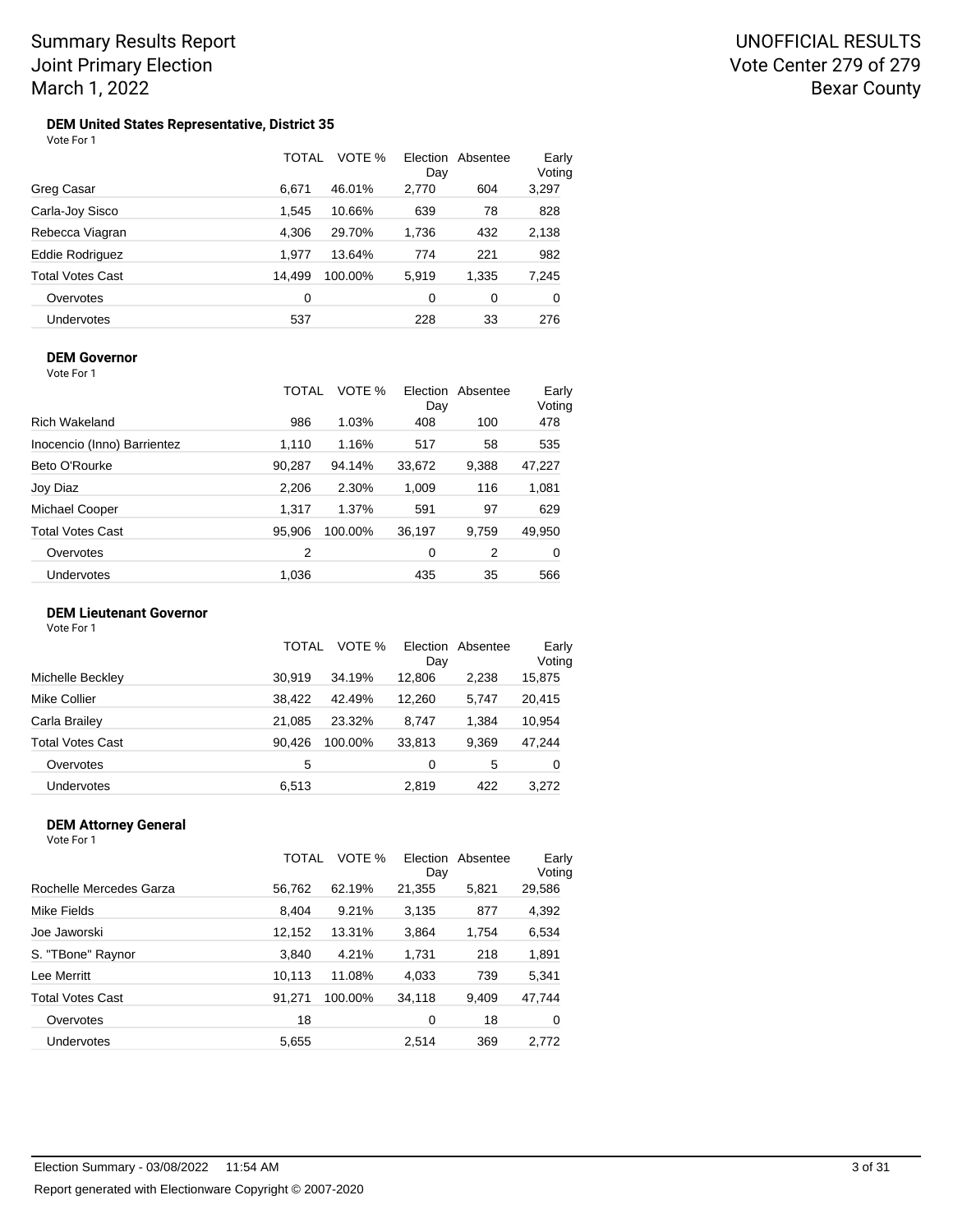## UNOFFICIAL RESULTS Vote Center 279 of 279 Bexar County

#### **DEM Comptroller of Public Accounts** Vote For 1

|                         | TOTAL  | VOTE %  | Day    | Election Absentee | Early<br>Voting |
|-------------------------|--------|---------|--------|-------------------|-----------------|
| Angel Luis Vega         | 40.206 | 45.16%  | 15,886 | 3.201             | 21,119          |
| <b>Tim Mahoney</b>      | 14,452 | 16.23%  | 5,372  | 1,496             | 7,584           |
| Janet T. Dudding        | 34.373 | 38.61%  | 11.886 | 4.569             | 17,918          |
| <b>Total Votes Cast</b> | 89.031 | 100.00% | 33.144 | 9.266             | 46,621          |
| Overvotes               | 1      |         | 0      |                   | 0               |
| <b>Undervotes</b>       | 7.912  |         | 3.488  | 529               | 3.895           |

#### **DEM Commissioner of the General Land Office** Vote For 1

|                         | TOTAL  | VOTE %  | Day    | Election Absentee | Early<br>Voting |
|-------------------------|--------|---------|--------|-------------------|-----------------|
| Jinny Suh               | 18,978 | 21.28%  | 7,636  | 1,491             | 9,851           |
| Sandragrace Martinez    | 39,480 | 44.27%  | 15,789 | 2,957             | 20,734          |
| Michael Lange           | 11,311 | 12.68%  | 4,277  | 1,110             | 5,924           |
| Jay Kleberg             | 19,415 | 21.77%  | 5,500  | 3.745             | 10,170          |
| <b>Total Votes Cast</b> | 89,184 | 100.00% | 33,202 | 9,303             | 46,679          |
| Overvotes               | 1      |         | 0      | 1                 | 0               |
| Undervotes              | 7,759  |         | 3,430  | 492               | 3,837           |

### **DEM Commissioner of Agriculture**

| Vote For 1 |  |
|------------|--|
|------------|--|

|                         | TOTAL  | VOTE %  | Election<br>Day | Absentee | Early<br>Voting |
|-------------------------|--------|---------|-----------------|----------|-----------------|
| Susan Hays              | 76.831 | 87.08%  | 28.788          | 7.649    | 40,394          |
| Ed Ireson               | 11.400 | 12.92%  | 4.062           | 1.561    | 5,777           |
| <b>Total Votes Cast</b> | 88.231 | 100.00% | 32.850          | 9.210    | 46,171          |
| Overvotes               | 0      |         | 0               | 0        | 0               |
| <b>Undervotes</b>       | 8,713  |         | 3,782           | 586      | 4,345           |

#### **DEM Railroad Commissioner**

|                  | TOTAL  | VOTE %  |        | Election Absentee | Early  |  |
|------------------|--------|---------|--------|-------------------|--------|--|
|                  |        |         | Dav    |                   | Voting |  |
| Luke Warford     | 82.010 | 100.00% | 30.491 | 8.663             | 42,856 |  |
| Total Votes Cast | 82.010 | 100.00% | 30.491 | 8.663             | 42,856 |  |
| Overvotes        | 0      |         |        |                   | 0      |  |
| Undervotes       | 14,934 |         | 6.141  | 1.133             | 7,660  |  |

#### **DEM Justice, Supreme Court, Place 3** Vote For 1

|                         | TOTAL  | VOTE %  | Day    | Election Absentee | Early<br>Voting |
|-------------------------|--------|---------|--------|-------------------|-----------------|
| Erin A. Nowell          | 81.136 | 100.00% | 30,165 | 8.613             | 42,358          |
| <b>Total Votes Cast</b> | 81.136 | 100.00% | 30.165 | 8.613             | 42,358          |
| Overvotes               | 0      |         | 0      |                   | 0               |
| Undervotes              | 15,808 |         | 6.467  | 1.183             | 8,158           |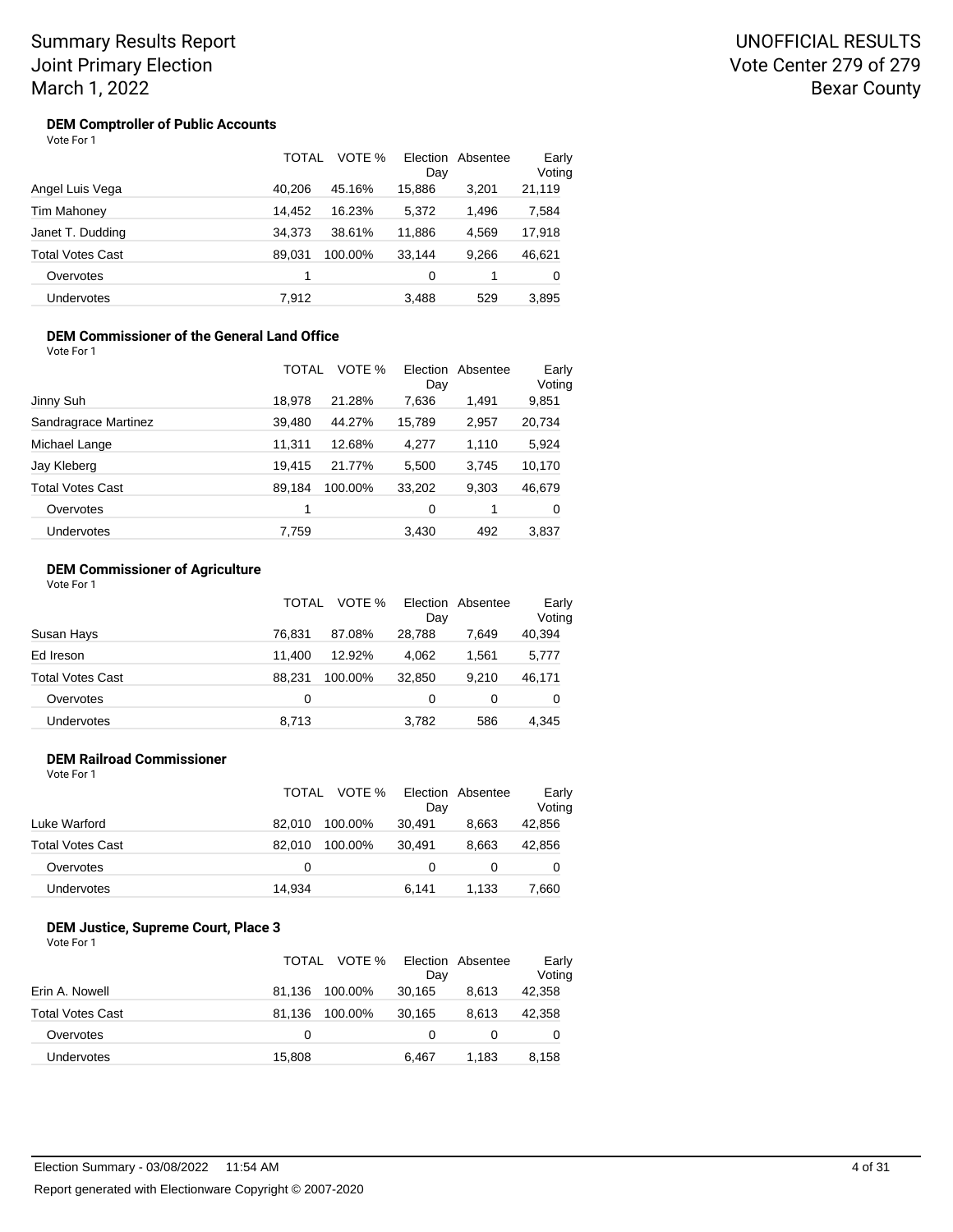## UNOFFICIAL RESULTS Vote Center 279 of 279 Bexar County

#### **DEM Justice, Supreme Court, Place 5** Vote For 1

|                         | TOTAL  | VOTE %<br>Dav     | Election Absentee | Early<br>Voting |
|-------------------------|--------|-------------------|-------------------|-----------------|
| Amanda Reichek          | 81.465 | 30.326<br>100.00% | 8.609             | 42,530          |
| <b>Total Votes Cast</b> | 81.465 | 100.00%<br>30.326 | 8.609             | 42,530          |
| Overvotes               | 0      | 0                 |                   |                 |
| Undervotes              | 15.479 | 6.306             | 1.187             | 7,986           |

## **DEM Justice, Supreme Court, Place 9**

Vote For 1

|                   |          | TOTAL VOTE % Election Absentee | Day      |       | Early<br>Voting |
|-------------------|----------|--------------------------------|----------|-------|-----------------|
| Julia Maldonado   | 83.175   | 100.00%                        | 30,978   | 8.725 | 43,472          |
| Total Votes Cast  | 83.175   | 100.00%                        | 30.978   | 8.725 | 43,472          |
| Overvotes         | $\Omega$ |                                | $\Omega$ |       | 0               |
| <b>Undervotes</b> | 13,769   |                                | 5.654    | 1.071 | 7.044           |

### **DEM Judge, Court of Criminal Appeals, Place 5**

| Vote For 1              | TOTAL  | VOTE %  |        | Election Absentee | Early  |
|-------------------------|--------|---------|--------|-------------------|--------|
|                         |        |         | Day    |                   | Voting |
| Dana Huffman            | 81.003 | 100.00% | 30.063 | 8.678             | 42,262 |
| <b>Total Votes Cast</b> | 81.003 | 100.00% | 30.063 | 8.678             | 42,262 |
| Overvotes               | 0      |         | 0      | 0                 | 0      |
| <b>Undervotes</b>       | 15.941 |         | 6.569  | 1.118             | 8.254  |

#### **DEM Judge, Court of Criminal Appeals, Place 6**

Vote For 1

|                   |        | TOTAL VOTE % | Election Absentee<br>Day |       | Early<br>Voting |
|-------------------|--------|--------------|--------------------------|-------|-----------------|
| Robert Johnson    | 80.465 | 100.00%      | 29.836                   | 8.624 | 42,005          |
| Total Votes Cast  | 80.465 | 100.00%      | 29.836                   | 8.624 | 42,005          |
| Overvotes         | 0      |              |                          |       | 0               |
| <b>Undervotes</b> | 16,479 |              | 6.796                    | 1.172 | 8,511           |

### **DEM Member, State Board of Education, District 1**

|                   | VOTE %<br>TOTAL |         | Election<br>Absentee<br>Day |       | Early<br>Voting |  |
|-------------------|-----------------|---------|-----------------------------|-------|-----------------|--|
| Melissa N. Ortega | 10.215          | 55.14%  | 3.704                       | 1.041 | 5,470           |  |
| Laura Marquez     | 5.760           | 31.09%  | 2,252                       | 462   | 3,046           |  |
| Omar Yanar        | 2.549           | 13.76%  | 910                         | 336   | 1,303           |  |
| Total Votes Cast  | 18.524          | 100.00% | 6,866                       | 1,839 | 9,819           |  |
| Overvotes         | 0               |         | 0                           | 0     | 0               |  |
| Undervotes        | 1,721           |         | 730                         | 93    | 898             |  |

#### **DEM Member, State Board of Education, District 3** Vote For 1

|                      |        | TOTAL VOTE % | Day    | Election Absentee | Early<br>Voting |
|----------------------|--------|--------------|--------|-------------------|-----------------|
| Marisa B. Perez-Diaz | 65.416 | 100.00%      | 24,336 | 7.068             | 34,012          |
| Total Votes Cast     | 65.416 | 100.00%      | 24.336 | 7.068             | 34,012          |
| Overvotes            | 0      |              | 0      | 0                 | 0               |
| <b>Undervotes</b>    | 11,283 |              | 4.700  | 796               | 5,787           |

Election Summary - 03/08/2022 11:54 AM 5 of 31

Report generated with Electionware Copyright © 2007-2020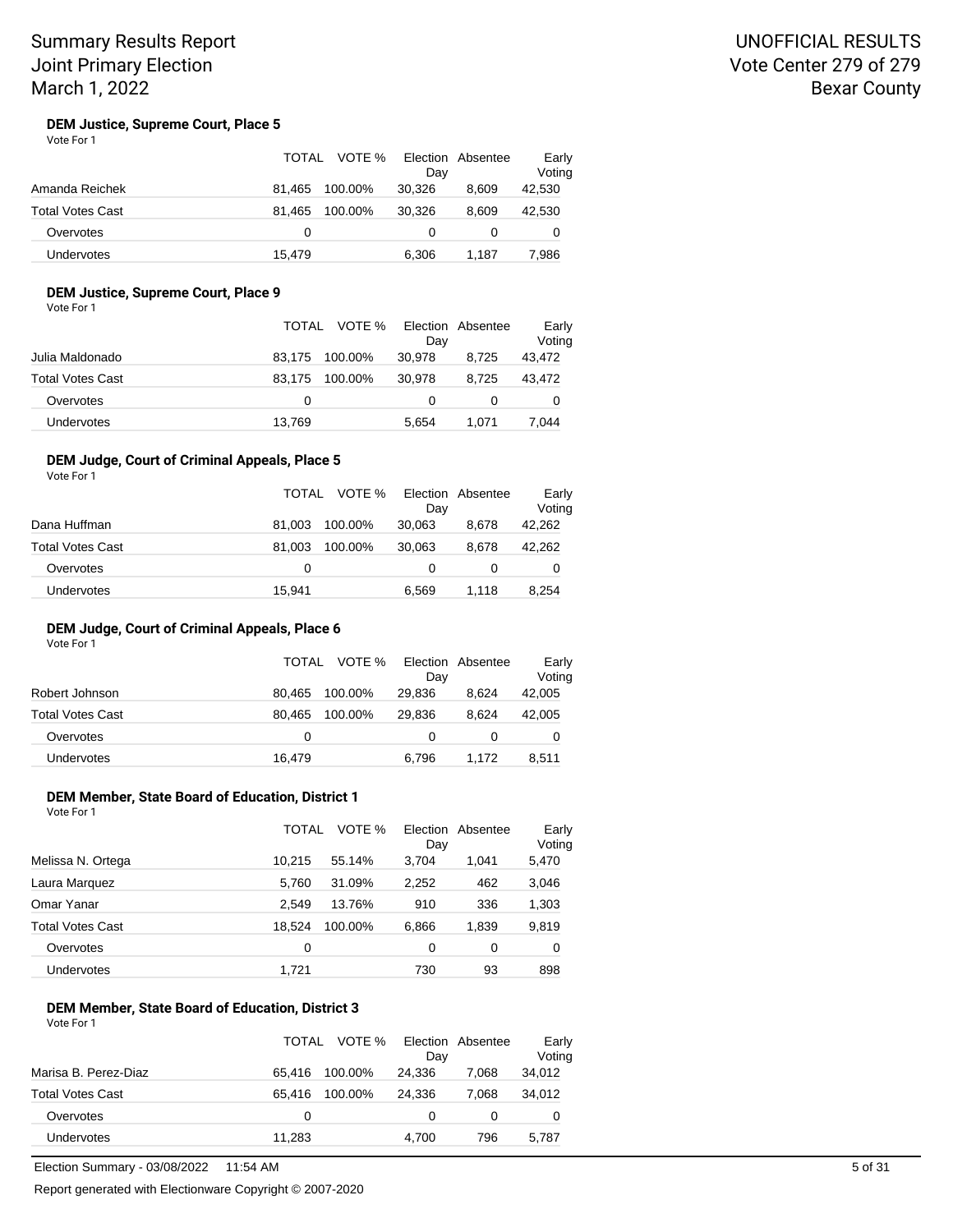## UNOFFICIAL RESULTS Vote Center 279 of 279 Bexar County

#### **DEM State Senator, District 19** Vote For 1

|                         | VOTE %<br><b>TOTAL</b> | Election Absentee<br>Day | Early<br>Voting |
|-------------------------|------------------------|--------------------------|-----------------|
| <b>Roland Gutierrez</b> | 25.095<br>100.00%      | 9,408<br>2.383           | 13,304          |
| <b>Total Votes Cast</b> | 25.095<br>100.00%      | 9.408<br>2.383           | 13,304          |
| Overvotes               | 0                      | 0                        | O               |
| <b>Undervotes</b>       | 4.112                  | 1.684<br>279             | 2.149           |

## **DEM State Senator, District 21**

Vote For 1

|                  |     | TOTAL VOTE % | Election Absentee<br>Day |    | Early<br>Voting |
|------------------|-----|--------------|--------------------------|----|-----------------|
| Judith Zaffirini | 450 | 100.00%      | 165                      | 61 | 224             |
| Total Votes Cast | 450 | 100.00%      | 165                      | 61 | 224             |
| Overvotes        | 0   |              | 0                        |    | O               |
| Undervotes       | 73  |              | 25                       | 5  | 43              |

#### **DEM State Senator, District 25** Vote For 1

|                  | TOTAL  | VOTE %  | Day   | Election Absentee | Early<br>Voting |
|------------------|--------|---------|-------|-------------------|-----------------|
| Robert Walsh     | 15.940 | 100.00% | 5.757 | 1.815             | 8,368           |
| Total Votes Cast | 15.940 | 100.00% | 5.757 | 1.815             | 8,368           |
| Overvotes        | 0      |         | 0     | 0                 | 0               |
| Undervotes       | 3,383  |         | 1.317 | 318               | 1,748           |

### **DEM State Senator, District 26**

| Vote For 1 |  |
|------------|--|
|            |  |

|                         | TOTAL  | VOTE %  | Dav    | Election Absentee | Early<br>Voting |
|-------------------------|--------|---------|--------|-------------------|-----------------|
| José Menéndez           | 41.833 | 100.00% | 15.638 | 4.547             | 21,648          |
| <b>Total Votes Cast</b> | 41.833 | 100.00% | 15.638 | 4.547             | 21,648          |
| Overvotes               | 0      |         | 0      |                   | O               |
| <b>Undervotes</b>       | 6,029  |         | 2,638  | 388               | 3,003           |

### **DEM State Representative, District 116**

| Vote For 1                   |                  |                          |                 |
|------------------------------|------------------|--------------------------|-----------------|
|                              | VOTE %<br>TOTAL  | Election Absentee<br>Dav | Early<br>Voting |
| <b>Trey Martinez Fischer</b> | 8.528<br>100.00% | 883<br>3.136             | 4,509           |
| <b>Total Votes Cast</b>      | 100.00%<br>8.528 | 3.136<br>883             | 4,509           |
| Overvotes                    | $\Omega$         |                          |                 |
|                              |                  |                          |                 |

### **DEM State Representative, District 117**

| Vote For 1 |  |
|------------|--|
|            |  |

|                         | TOTAL | VOTE %  | Day   | Election Absentee | Early<br>Voting |
|-------------------------|-------|---------|-------|-------------------|-----------------|
| <b>Philip Cortez</b>    | 6.659 | 100.00% | 2.665 | 712               | 3,282           |
| <b>Total Votes Cast</b> | 6.659 | 100.00% | 2.665 | 712               | 3,282           |
| Overvotes               | 0     |         | 0     |                   | 0               |
| <b>Undervotes</b>       | 1,006 |         | 453   | 87                | 466             |

Undervotes 1,159 497 81 581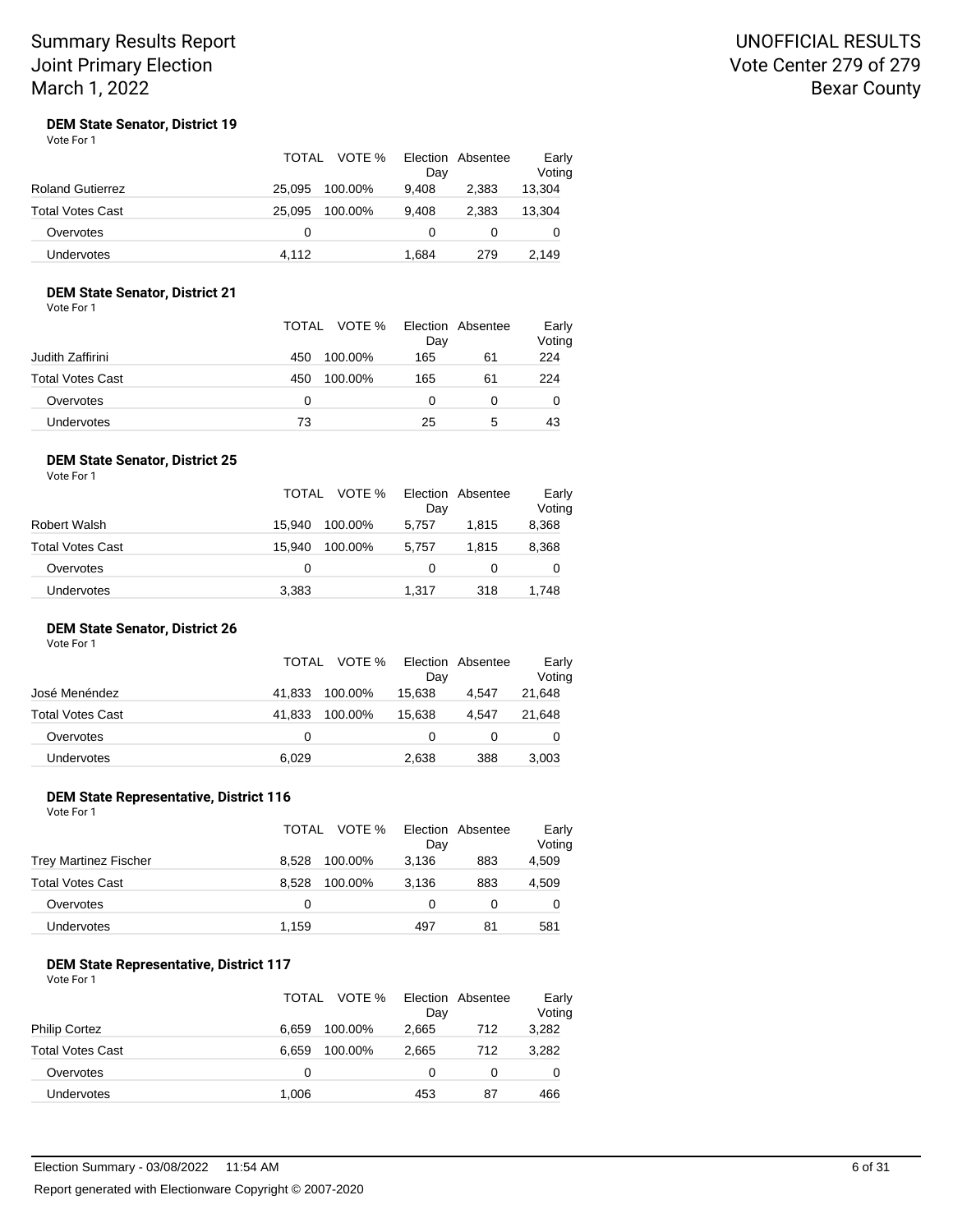## UNOFFICIAL RESULTS Vote Center 279 of 279 Bexar County

#### **DEM State Representative, District 118** Vote For 1

|                         | TOTAL            | VOTE % Election Absentee<br>Day | Early<br>Voting |
|-------------------------|------------------|---------------------------------|-----------------|
| Frank Ramirez           | 100.00%<br>6.671 | 2,473<br>677                    | 3,521           |
| <b>Total Votes Cast</b> | 100.00%<br>6.671 | 677<br>2.473                    | 3,521           |
| Overvotes               | 0                | 0                               |                 |
| <b>Undervotes</b>       | 1.168            | 452                             | 637<br>79       |

### **DEM State Representative, District 119**

Vote For 1

|                        | TOTAL VOTE % | Day              | Election Absentee | Early<br>Voting |
|------------------------|--------------|------------------|-------------------|-----------------|
| Elizabeth "Liz" Campos | 8.661        | 3.149<br>100.00% | 866               | 4,646           |
| Total Votes Cast       | 8.661        | 100.00%<br>3.149 | 866               | 4,646           |
| Overvotes              | 0            |                  |                   | 0               |
| <b>Undervotes</b>      | 1.297        | 517              | 89                | 691             |

#### **DEM State Representative, District 120** Vote For 1

|                         | TOTAL | VOTE %  | Day   | Election Absentee | Early<br>Voting |
|-------------------------|-------|---------|-------|-------------------|-----------------|
| Barbara Gervin-Hawkins  | 7.964 | 100.00% | 2.945 | 885               | 4,134           |
| <b>Total Votes Cast</b> | 7.964 | 100.00% | 2.945 | 885               | 4,134           |
| Overvotes               | 0     |         | 0     |                   | 0               |
| Undervotes              | 1.052 |         | 492   | 67                | 493             |

### **DEM State Representative, District 121**

Vote For 1

|                         | TOTAL  | VOTE %  | Day   | Election Absentee | Early<br>Voting |
|-------------------------|--------|---------|-------|-------------------|-----------------|
| Becca Moyer Defelice    | 7.932  | 79.10%  | 2.853 | 962               | 4,117           |
| Gabrien Gregory         | 2.096  | 20.90%  | 717   | 224               | 1,155           |
| <b>Total Votes Cast</b> | 10.028 | 100.00% | 3.570 | 1.186             | 5,272           |
| Overvotes               |        |         | 0     |                   | 0               |
| <b>Undervotes</b>       | 1,198  |         | 500   | 91                | 607             |

#### **DEM State Representative, District 122** Vote For 1

|                   | TOTAL | VOTE %  | Election Absentee<br>Day |     | Early<br>Voting |
|-------------------|-------|---------|--------------------------|-----|-----------------|
| Angi Aramburu     | 8.519 | 100.00% | 3.150                    | 996 | 4,373           |
| Total Votes Cast  | 8.519 | 100.00% | 3.150                    | 996 | 4,373           |
| Overvotes         | 0     |         | 0                        | 0   | 0               |
| <b>Undervotes</b> | 1,593 |         | 621                      | 150 | 822             |

#### **DEM State Representative, District 123** Vote For 1

|                         | TOTAL  | VOTE %  | Day   | Election Absentee | Early<br>Voting |
|-------------------------|--------|---------|-------|-------------------|-----------------|
| Diego Bernal            | 11.008 | 100.00% | 4.347 | 1.037             | 5,624           |
| <b>Total Votes Cast</b> | 11.008 | 100.00% | 4.347 | 1.037             | 5,624           |
| Overvotes               | 0      |         | 0     |                   | 0               |
| <b>Undervotes</b>       | 1,769  |         | 800   | 133               | 836             |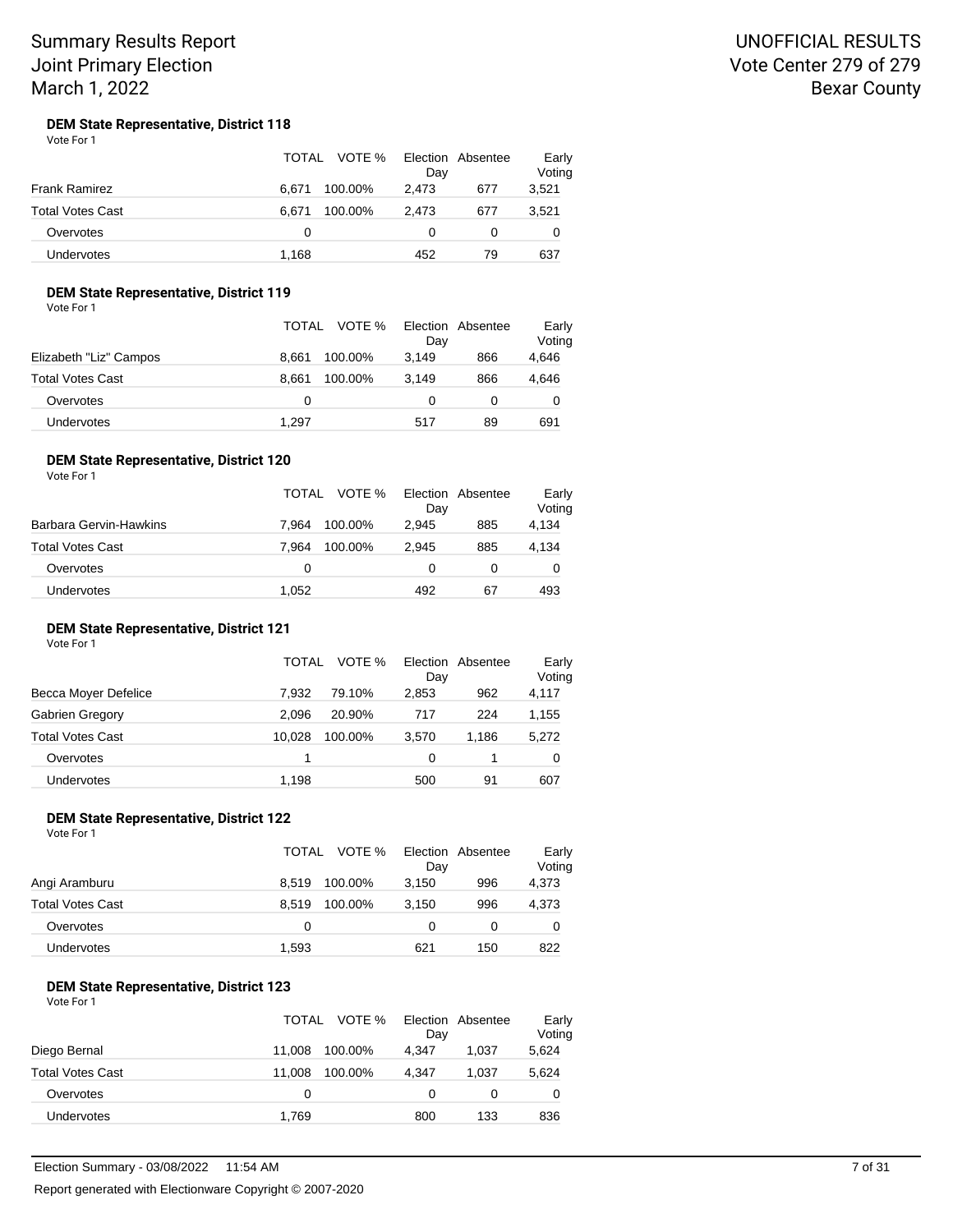## UNOFFICIAL RESULTS Vote Center 279 of 279 Bexar County

#### **DEM State Representative, District 124** Vote For 1

|                         | TOTAL | VOTE %  | Election<br>Day | Absentee | Early<br>Voting |
|-------------------------|-------|---------|-----------------|----------|-----------------|
| Gerald Brian Lopez      | 1.596 | 22.45%  | 601             | 147      | 848             |
| Josey Garcia            | 4.976 | 70.01%  | 2,011           | 498      | 2,467           |
| Steven Gilmore          | 536   | 7.54%   | 198             | 45       | 293             |
| <b>Total Votes Cast</b> | 7.108 | 100.00% | 2,810           | 690      | 3,608           |
| Overvotes               | 0     |         | 0               | 0        | 0               |
| <b>Undervotes</b>       | 519   |         | 245             | 19       | 255             |

### **DEM State Representative, District 125** Vote For 1

|                         | VOTE %<br>TOTAL   | Election Absentee<br>Day | Early<br>Voting |
|-------------------------|-------------------|--------------------------|-----------------|
| Eric Michael Garza      | 41.75%<br>4.271   | 1.634<br>278             | 2,359           |
| Ray Lopez               | 5.960<br>58.25%   | 752<br>1.843             | 3,365           |
| <b>Total Votes Cast</b> | 10.231<br>100.00% | 1.030<br>3.477           | 5,724           |
| Overvotes               | 0                 | 0<br>0                   | 0               |
| <b>Undervotes</b>       | 776               | 333<br>37                | 406             |

## **DEM Justice, 4th Court of Appeals District Place 6**

| Vote For 1 |  |
|------------|--|
|------------|--|

|                         | TOTAL  | VOTE %  | Day    | Election Absentee | Early<br>Voting |
|-------------------------|--------|---------|--------|-------------------|-----------------|
| Irene Rios              | 82.393 | 100.00% | 30,652 | 8.707             | 43,034          |
| <b>Total Votes Cast</b> | 82.393 | 100.00% | 30.652 | 8.707             | 43,034          |
| Overvotes               | 0      |         | 0      |                   |                 |
| Undervotes              | 14,522 |         | 5,980  | 1.089             | 7,453           |

## **DEM Justice, 4th Court of Appeals District, Place 7 (Unexpired Term)**

|                         | TOTAL  | VOTE %  | Election Absentee<br>Dav |       | Early<br>Voting |
|-------------------------|--------|---------|--------------------------|-------|-----------------|
| Rebecca "Beckie" Palomo | 80.931 | 100.00% | 30.093                   | 8.625 | 42,213          |
| Total Votes Cast        | 80.931 | 100.00% | 30.093                   | 8.625 | 42,213          |
| Overvotes               | 0      |         | 0                        |       | 0               |
| <b>Undervotes</b>       | 15,984 |         | 6.539                    | 1.171 | 8,274           |

### **DEM District Judge, 45th Judicial District**

| Vote For 1 |  |
|------------|--|
|            |  |

|                    | TOTAL  | VOTE %  | Day    | Election Absentee | Early<br>Voting |
|--------------------|--------|---------|--------|-------------------|-----------------|
| Mary Lou Alvarez   | 58.805 | 68.06%  | 20.864 | 7.091             | 30,850          |
| Maria Dinorah Diaz | 27.596 | 31.94%  | 11.189 | 1.987             | 14.420          |
| Total Votes Cast   | 86.401 | 100.00% | 32.053 | 9.078             | 45,270          |
| Overvotes          | 4      |         | 0      | 4                 | 0               |
| Undervotes         | 10.510 |         | 4.579  | 714               | 5.217           |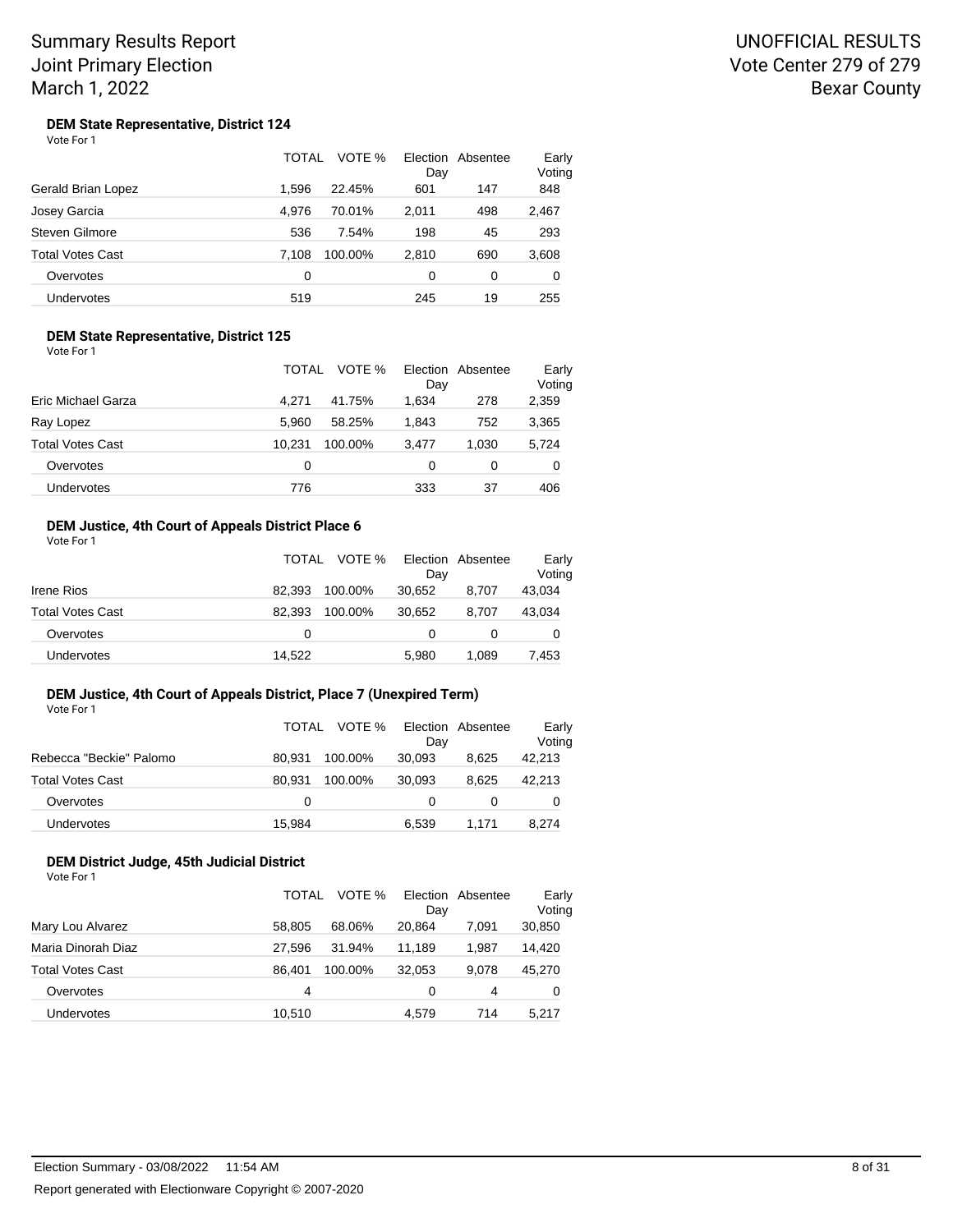#### **DEM District Judge, 144th Judicial District** Vote For 1

|                  | TOTAL  | VOTE %  | Dav    | Election Absentee | Early<br>Voting |
|------------------|--------|---------|--------|-------------------|-----------------|
| Michael Mery     | 80.521 | 100.00% | 29,881 | 8.487             | 42,153          |
| Total Votes Cast | 80.521 | 100.00% | 29.881 | 8.487             | 42,153          |
| Overvotes        | 0      |         |        |                   | 0               |
| Undervotes       | 16,394 |         | 6.751  | 1,309             | 8,334           |

## **DEM District Judge, 150th Judicial District**

Vote For 1

|                   |        | TOTAL VOTE % | Election Absentee |       | Early  |
|-------------------|--------|--------------|-------------------|-------|--------|
|                   |        |              | Dav               |       | Voting |
| Monique Diaz      | 81.976 | 100.00%      | 30.557            | 8.585 | 42,834 |
| Total Votes Cast  | 81.976 | 100.00%      | 30.557            | 8.585 | 42,834 |
| Overvotes         | 0      |              |                   |       | 0      |
| <b>Undervotes</b> | 14,939 |              | 6.075             | 1.211 | 7,653  |

#### **DEM District Judge, 186th Judicial District** Vote For 1

|                         | TOTAL  | VOTE %  | Dav    | Election Absentee | Early<br>Voting |
|-------------------------|--------|---------|--------|-------------------|-----------------|
| Kristina Escalona       | 80.672 | 100.00% | 29.979 | 8.559             | 42,134          |
| <b>Total Votes Cast</b> | 80.672 | 100.00% | 29.979 | 8.559             | 42,134          |
| Overvotes               | 0      |         | 0      |                   | 0               |
| Undervotes              | 16,243 |         | 6.653  | 1.237             | 8,353           |

### **DEM District Judge, 187th Judicial District**

Vote For 1

#### TOTAL VOTE % Day Election Absentee Early Voting Stephanie R. Boyd **44,542** 52.04% 15,185 5,803 23,554 Veronica I. Legarreta 41,042 47.96% 16,387 3,259 21,396 Total Votes Cast 85,584 100.00% 31,572 9,062 44,950 Overvotes 2 0 2 0 Undervotes 11,329 5,060 732 5,537

#### **DEM District Judge, 224th Judicial District** Vote For 1

|                         | TOTAL  | VOTE %  | Election<br>Day | Absentee | Early<br>Voting |
|-------------------------|--------|---------|-----------------|----------|-----------------|
| Marisa Flores           | 73.833 | 85.43%  | 27.774          | 7.390    | 38,669          |
| Milton Irving Fagin     | 12.589 | 14.57%  | 4.221           | 1.749    | 6,619           |
| <b>Total Votes Cast</b> | 86.422 | 100.00% | 31,995          | 9.139    | 45,288          |
| Overvotes               | 2      |         | 0               | 2        | 0               |
| Undervotes              | 10,491 |         | 4,637           | 655      | 5,199           |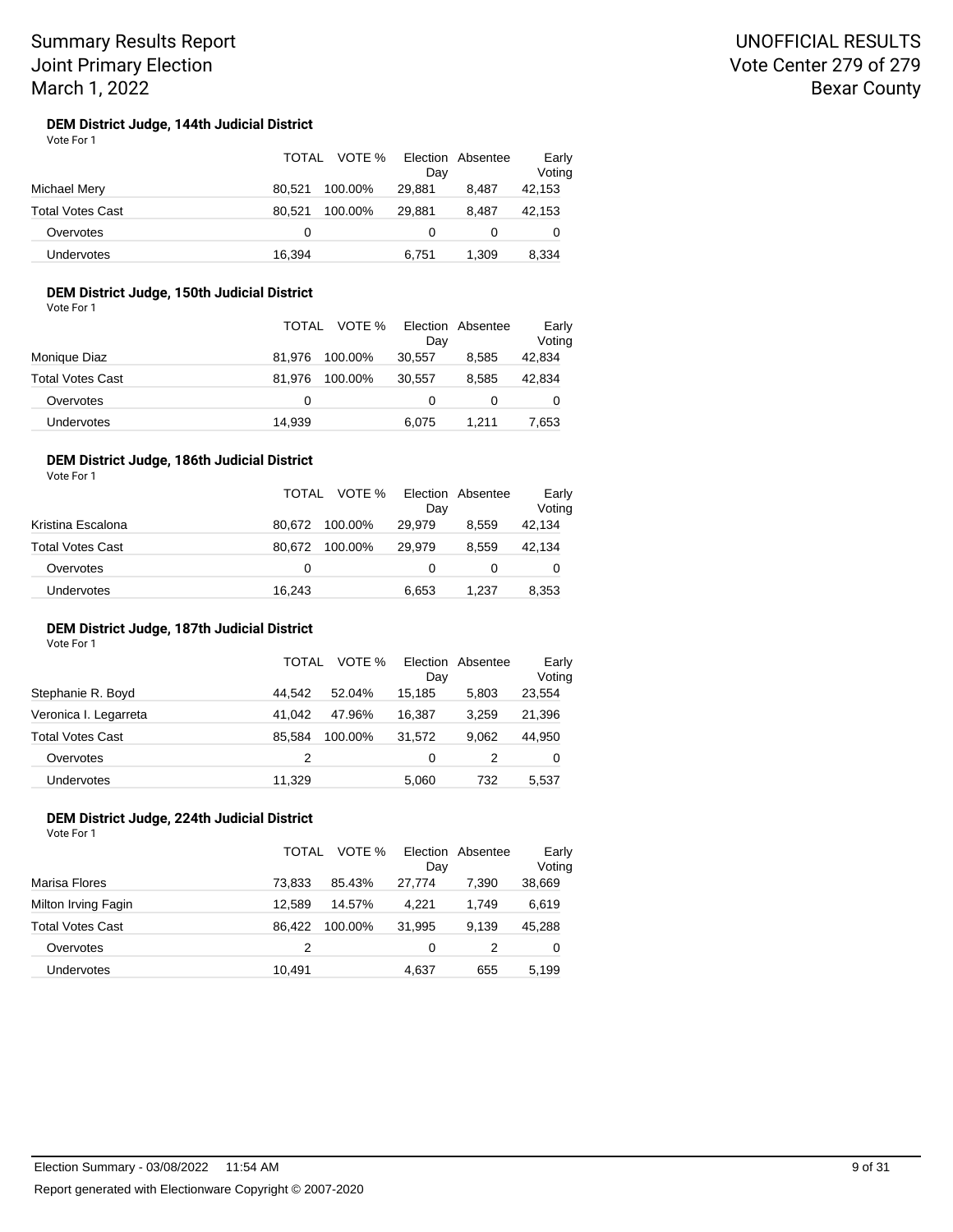#### **DEM District Judge, 225th Judicial District** Vote For 1

|                                  | TOTAL  | VOTE %  | Election<br>Day | Absentee | Early<br>Voting |
|----------------------------------|--------|---------|-----------------|----------|-----------------|
| Shannon Roberta Salmón           | 38.708 | 45.82%  | 15.491          | 2.925    | 20,292          |
| <b>Christine Vasquez Hortick</b> | 45.762 | 54.18%  | 15.699          | 6.043    | 24,020          |
| <b>Total Votes Cast</b>          | 84.470 | 100.00% | 31,190          | 8.968    | 44,312          |
| Overvotes                        | 1      |         | 0               |          | 0               |
| <b>Undervotes</b>                | 12.444 |         | 5.442           | 827      | 6.175           |

### **DEM District Judge, 226th Judicial District**

Vote For 1

|                     | <b>TOTAL</b> | VOTE %  | Day    | Election Absentee | Early<br>Voting |
|---------------------|--------------|---------|--------|-------------------|-----------------|
| Velia J. Meza       | 64.451       | 75.21%  | 23.655 | 6.922             | 33,874          |
| Demetrio Duarte Jr. | 21.247       | 24.79%  | 8.005  | 2.143             | 11,099          |
| Total Votes Cast    | 85.698       | 100.00% | 31.660 | 9.065             | 44,973          |
| Overvotes           | 2            |         | 0      |                   | 0               |
| <b>Undervotes</b>   | 11.215       |         | 4.972  | 729               | 5.514           |

## **DEM District Judge, 227th Judicial District**

Vote For 1

|                     | TOTAL  |         | VOTE % Election Absentee<br>Day |       | Early<br>Voting |
|---------------------|--------|---------|---------------------------------|-------|-----------------|
| Christine Del Prado | 80.695 | 100.00% | 29.966                          | 8.523 | 42,206          |
| Total Votes Cast    | 80.695 | 100.00% | 29.966                          | 8.523 | 42,206          |
| Overvotes           | 0      |         | 0                               | 0     |                 |
| Undervotes          | 16,220 |         | 6,666                           | 1.273 | 8,281           |

#### **DEM District Judge, 285th Judicial District** Vote For 1

|                         | TOTAL  | VOTE %  | Election<br>Day | Absentee | Early<br>Voting |
|-------------------------|--------|---------|-----------------|----------|-----------------|
| Nadine Melissa Nieto    | 51.457 | 60.06%  | 19.537          | 4.986    | 26,934          |
| Lisa Uresti-Dasher      | 34.221 | 39.94%  | 12.463          | 3.788    | 17,970          |
| <b>Total Votes Cast</b> | 85.678 | 100.00% | 32,000          | 8.774    | 44,904          |
| Overvotes               | 2      |         | 0               |          | 0               |
| <b>Undervotes</b>       | 11,235 |         | 4,632           | 1.020    | 5,583           |

### **DEM District Judge, 288th Judicial District**

| Vote For 1              |                   |        |                   |                 |
|-------------------------|-------------------|--------|-------------------|-----------------|
|                         | VOTE %<br>TOTAL   | Day    | Election Absentee | Early<br>Voting |
| Cynthia Marie Chapa     | 80.502<br>100.00% | 29.881 | 8.549             | 42,072          |
| <b>Total Votes Cast</b> | 80.502<br>100.00% | 29.881 | 8.549             | 42,072          |
| Overvotes               | 0                 | 0      | 0                 | 0               |
| Undervotes              | 16.413            | 6.751  | 1.247             | 8.415           |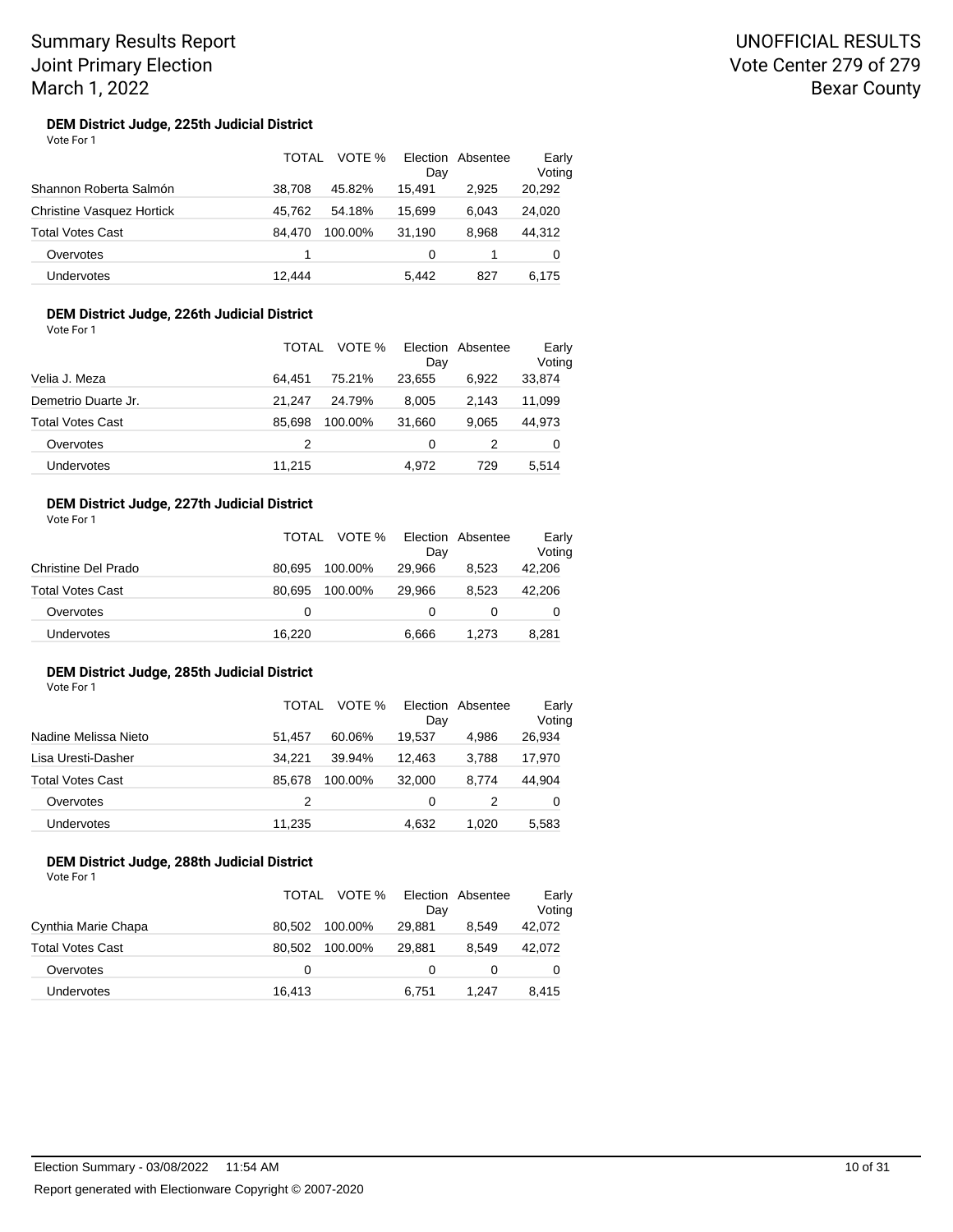#### **DEM District Judge, 289th Judicial District** Vote For 1

|                         | TOTAL  | VOTE %  | Day    | Election Absentee | Early<br>Voting |
|-------------------------|--------|---------|--------|-------------------|-----------------|
| Rose Sosa               | 61.689 | 72.22%  | 22.899 | 6.405             | 32,385          |
| Carlos Quezada          | 23.735 | 27.78%  | 8.711  | 2.660             | 12,364          |
| <b>Total Votes Cast</b> | 85.424 | 100.00% | 31.610 | 9.065             | 44,749          |
| Overvotes               | 1      |         | 0      |                   | 0               |
| Undervotes              | 11.490 |         | 5,022  | 730               | 5.738           |

## **DEM District Judge, 290th Judicial District**

Vote For 1

|                         |        | TOTAL VOTE % Election Absentee | Day    |       | Early<br>Voting |
|-------------------------|--------|--------------------------------|--------|-------|-----------------|
| Jennifer Peña           | 81.640 | 100.00%                        | 30.373 | 8.625 | 42,642          |
| <b>Total Votes Cast</b> | 81.640 | 100.00%                        | 30.373 | 8.625 | 42,642          |
| Overvotes               | 0      |                                | 0      |       | 0               |
| <b>Undervotes</b>       | 15,275 |                                | 6.259  | 1.171 | 7,845           |

## **DEM District Judge, 436th Judicial District**

Vote For 1

|                         | TOTAL  | VOTE %  | Dav    | Election Absentee | Early<br>Voting |
|-------------------------|--------|---------|--------|-------------------|-----------------|
| William "Cruz" Shaw     | 79.215 | 100.00% | 29,300 | 8.520             | 41,395          |
| <b>Total Votes Cast</b> | 79.215 | 100.00% | 29,300 | 8.520             | 41,395          |
| Overvotes               | 0      |         |        |                   |                 |
| Undervotes              | 17,700 |         | 7.332  | 1.276             | 9,092           |

#### **DEM District Judge, 437th Judicial District** Vote For 1

|                   | TOTAL  | VOTE %  | Election<br>Dav | Absentee | Early<br>Voting |
|-------------------|--------|---------|-----------------|----------|-----------------|
| Joel Perez        | 64.405 | 76.80%  | 24.039          | 6,737    | 33,629          |
| Scott Simpson     | 19.455 | 23.20%  | 6.870           | 2.233    | 10,352          |
| Total Votes Cast  | 83.860 | 100.00% | 30,909          | 8.970    | 43.981          |
| Overvotes         | 4      |         | 0               | 4        | 0               |
| <b>Undervotes</b> | 13,051 |         | 5.723           | 822      | 6.506           |

## **DEM Criminal District Attorney**

|                   |        | TOTAL VOTE % Election Absentee | Day    |       | Early<br>Voting |
|-------------------|--------|--------------------------------|--------|-------|-----------------|
| Joe Gonzales      | 81.383 | 100.00%                        | 30.244 | 8.671 | 42,468          |
| Total Votes Cast  | 81.383 | 100.00%                        | 30.244 | 8.671 | 42,468          |
| Overvotes         | 0      |                                |        |       |                 |
| <b>Undervotes</b> | 15,532 |                                | 6.388  | 1.125 | 8,019           |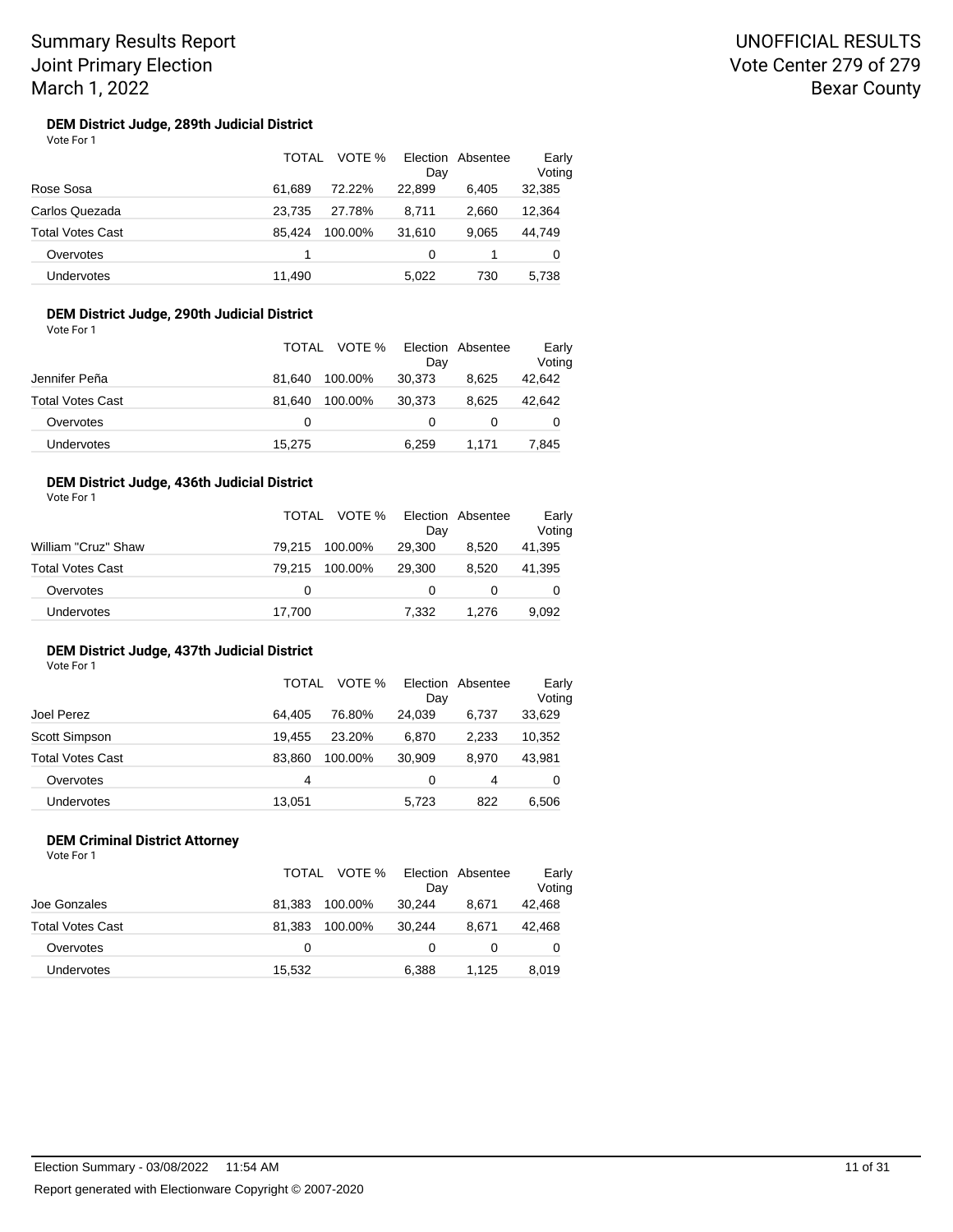## UNOFFICIAL RESULTS Vote Center 279 of 279 Bexar County

## **DEM County Judge**

| Vote For 1 |
|------------|
|------------|

|                        | TOTAL  | VOTE %  | Election<br>Day | Absentee | Early<br>Voting |
|------------------------|--------|---------|-----------------|----------|-----------------|
| Gerardo (Gerard) Ponce | 8.854  | 9.69%   | 4,172           | 449      | 4,233           |
| Ina Minjarez           | 28,033 | 30.67%  | 10.926          | 2,484    | 14,623          |
| Ivalis Meza Gonzalez   | 17,265 | 18.89%  | 6,615           | 1,631    | 9,019           |
| Peter Sakai            | 37.241 | 40.75%  | 12,297          | 4,939    | 20,005          |
| Total Votes Cast       | 91,393 | 100.00% | 34,010          | 9,503    | 47,880          |
| Overvotes              | 15     |         | 0               | 15       | 0               |
| Undervotes             | 5,507  |         | 2,622           | 278      | 2,607           |

#### **DEM Judge, County Court at Law No. 1** Vote For 1

|                          | TOTAL  | VOTE %  | Election<br>Day | Absentee | Early<br>Voting |
|--------------------------|--------|---------|-----------------|----------|-----------------|
| <b>Helen Petry Stowe</b> | 44.555 | 52.04%  | 15.234          | 5.939    | 23,382          |
| Rene Muñoz               | 41.066 | 47.96%  | 16.382          | 3.159    | 21,525          |
| <b>Total Votes Cast</b>  | 85.621 | 100.00% | 31.616          | 9.098    | 44,907          |
| Overvotes                |        |         | 0               |          | 0               |
| Undervotes               | 11.293 |         | 5.016           | 697      | 5.580           |

## **DEM Judge, County Court at Law No. 2**

|  | Vote For 1 |  |
|--|------------|--|
|  |            |  |

|                         | TOTAL  | VOTE %  | <b>Election</b><br>Day | Absentee | Early<br>Voting |
|-------------------------|--------|---------|------------------------|----------|-----------------|
| Melissa Saenz           | 40.600 | 47.10%  | 14.483                 | 4.750    | 21,367          |
| Maria Teresa Garcia     | 34.174 | 39.65%  | 13,226                 | 2,957    | 17,991          |
| Grace M. Uzomba         | 11.424 | 13.25%  | 4.164                  | 1.346    | 5,914           |
| <b>Total Votes Cast</b> | 86.198 | 100.00% | 31,873                 | 9,053    | 45,272          |
| Overvotes               | 24     |         | 0                      | 24       | 0               |
| <b>Undervotes</b>       | 10.693 |         | 4.759                  | 719      | 5.215           |

#### **DEM Judge, County Court at Law No. 3** Vote For 1

|                    | TOTAL VOTE %      | Dav      | Election Absentee | Early<br>Voting |
|--------------------|-------------------|----------|-------------------|-----------------|
| David J. Rodriguez | 80.522<br>100.00% | 29.849   | 8.535             | 42,138          |
| Total Votes Cast   | 80.522<br>100.00% | 29.849   | 8.535             | 42,138          |
| Overvotes          | 0                 | $\Omega$ |                   | 0               |
| Undervotes         | 16,393            | 6.783    | 1.261             | 8,349           |

#### **DEM Judge, County Court at Law No. 4** Vote For 1

|                         | TOTAL  | VOTE %  | Day    | Election Absentee | Early<br>Voting |
|-------------------------|--------|---------|--------|-------------------|-----------------|
| Alfredo Ximenez         | 79.328 | 100.00% | 29.347 | 8.523             | 41,458          |
| <b>Total Votes Cast</b> | 79.328 | 100.00% | 29.347 | 8.523             | 41.458          |
| Overvotes               | 0      |         | 0      |                   | 0               |
| Undervotes              | 17,587 |         | 7.285  | 1.273             | 9,029           |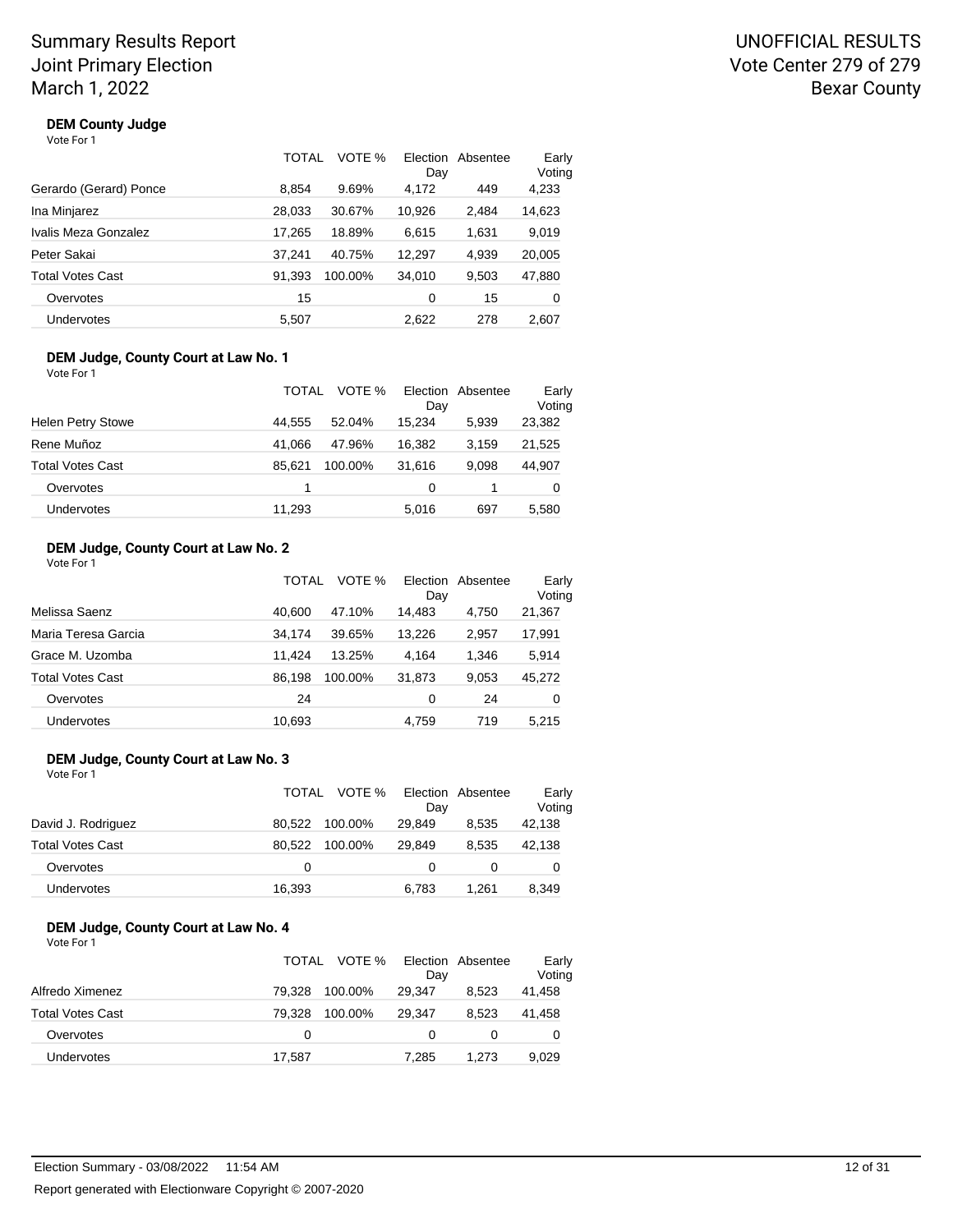## UNOFFICIAL RESULTS Vote Center 279 of 279 Bexar County

#### **DEM Judge, County Court at Law No. 5** Vote For 1

|                         | TOTAL<br>VOTE %   | Election Absentee<br>Day | Early<br>Voting |
|-------------------------|-------------------|--------------------------|-----------------|
| Andrea Arevalos         | 63.17%<br>54.341  | 20.773<br>5.242          | 28,326          |
| John A. Longoria        | 31.686<br>36.83%  | 3.853<br>10.985          | 16,848          |
| <b>Total Votes Cast</b> | 86.027<br>100.00% | 31.758<br>9.095          | 45,174          |
| Overvotes               | 1                 | 0                        | O               |
| <b>Undervotes</b>       | 10.887            | 4.874<br>700             | 5.313           |

### **DEM Judge, County Court at Law No. 6**

Vote For 1

|                         | TOTAL  | VOTE %  | Election<br>Dav | Absentee | Early<br>Voting |
|-------------------------|--------|---------|-----------------|----------|-----------------|
| Erica Dominguez         | 80.575 | 100.00% | 29.962          | 8.483    | 42,130          |
|                         |        |         |                 |          |                 |
| <b>Total Votes Cast</b> | 80.575 | 100.00% | 29.962          | 8.483    | 42,130          |
| Overvotes               | 0      |         |                 |          |                 |
| <b>Undervotes</b>       | 16,340 |         | 6.670           | 1.313    | 8,357           |

## **DEM Judge, County Court at Law No. 7**

Vote For 1

|                         | TOTAL  | VOTE %  | Election<br>Day | Absentee | Early<br>Voting |
|-------------------------|--------|---------|-----------------|----------|-----------------|
| Melanie Lira            | 54.460 | 63.65%  | 20.429          | 5.523    | 28,508          |
| Michael De Leon         | 31.105 | 36.35%  | 11.184          | 3.561    | 16,360          |
| <b>Total Votes Cast</b> | 85.565 | 100.00% | 31.613          | 9.084    | 44,868          |
| Overvotes               | 1      |         | 0               |          | 0               |
| Undervotes              | 11,349 |         | 5,019           | 711      | 5,619           |

#### **DEM Judge, County Court at Law No. 8** Vote For 1

|                  | TOTAL  | VOTE %  | Election<br>Dav | Absentee | Early<br>Voting |
|------------------|--------|---------|-----------------|----------|-----------------|
| Mary Roman       | 49.209 | 57.70%  | 16.444          | 6.788    | 25,977          |
| Lauren D. Zamora | 36,080 | 42.30%  | 14.988          | 2.316    | 18,776          |
| Total Votes Cast | 85.289 | 100.00% | 31.432          | 9.104    | 44,753          |
| Overvotes        |        |         | 0               |          | 0               |
| Undervotes       | 11.625 |         | 5.200           | 691      | 5.734           |

### **DEM Judge, County Court at Law No. 9**

|                     | TOTAL  | VOTE %  | Day    | Election Absentee | Early<br>Voting |
|---------------------|--------|---------|--------|-------------------|-----------------|
| Gloria Saldaña      | 46.089 | 53.89%  | 17.561 | 4.374             | 24,154          |
| Jessica A. Gonzalez | 39.441 | 46.11%  | 14.027 | 4.668             | 20,746          |
| Total Votes Cast    | 85.530 | 100.00% | 31.588 | 9.042             | 44.900          |
| Overvotes           | 2      |         | 0      |                   | 0               |
| Undervotes          | 11,383 |         | 5.044  | 752               | 5.587           |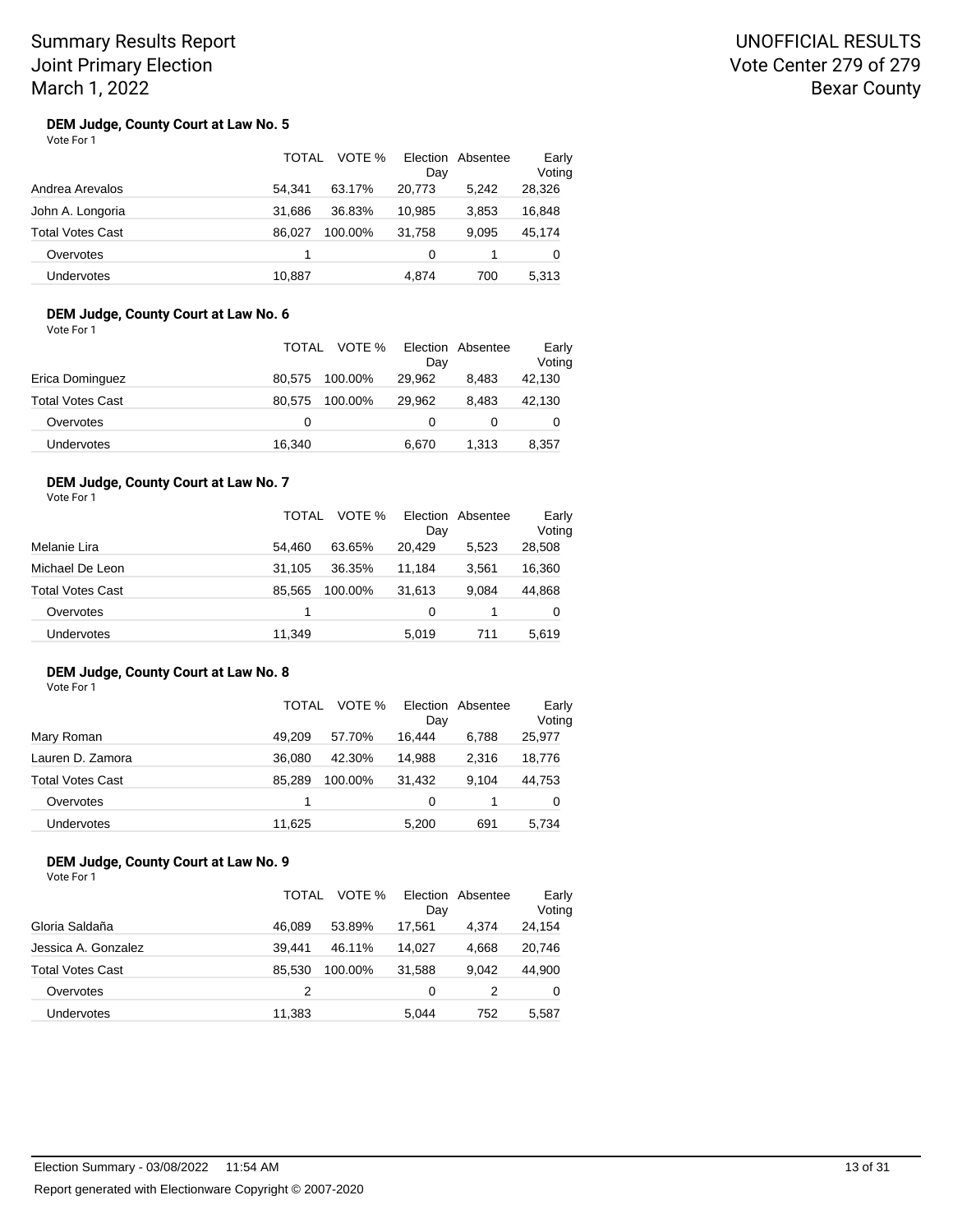## UNOFFICIAL RESULTS Vote Center 279 of 279 Bexar County

#### **DEM Judge, County Court at Law No. 10** Vote For 1

|                         | TOTAL  | VOTE %  | Election<br>Day | Absentee | Early<br>Voting |
|-------------------------|--------|---------|-----------------|----------|-----------------|
| Cesar Garcia            | 55.535 | 65.94%  | 22.162          | 4.275    | 29,098          |
| J. Frank Davis          | 28.685 | 34.06%  | 8.843           | 4.769    | 15,073          |
| <b>Total Votes Cast</b> | 84.220 | 100.00% | 31.005          | 9.044    | 44,171          |
| Overvotes               | 3      |         | 0               | 3        | O               |
| Undervotes              | 12.692 |         | 5.627           | 749      | 6.316           |

### **DEM Judge, County Court at Law No. 11**

Vote For 1

|                         | TOTAL  | VOTE %  | Election Absentee |       | Early            |
|-------------------------|--------|---------|-------------------|-------|------------------|
| Erica Peña              | 80.120 | 100.00% | Day<br>29.739     | 8.526 | Voting<br>41,855 |
| <b>Total Votes Cast</b> | 80.120 | 100.00% | 29.739            | 8.526 | 41,855           |
| Overvotes               | 0      |         |                   |       | 0                |
| Undervotes              | 16,795 |         | 6,893             | 1.270 | 8,632            |

## **DEM Judge, County Court at Law No. 12**

Vote For 1

|                         | TOTAL  | VOTE %  | Election<br>Day | Absentee | Early<br>Voting |
|-------------------------|--------|---------|-----------------|----------|-----------------|
| Yolanda Huff            | 51.615 | 60.48%  | 18.504          | 6.026    | 27,085          |
| Oscar Salinas           | 33.724 | 39.52%  | 12.966          | 3.083    | 17,675          |
| <b>Total Votes Cast</b> | 85.339 | 100.00% | 31.470          | 9.109    | 44,760          |
| Overvotes               | 2      |         | 0               | 2        | 0               |
| Undervotes              | 11,574 |         | 5,162           | 685      | 5,727           |

#### **DEM Judge, County Court at Law No. 13** Vote For 1

|                           | TOTAL  | VOTE %  | Election<br>Dav | Absentee | Early<br>Voting |
|---------------------------|--------|---------|-----------------|----------|-----------------|
| Michael "Mike" Villarreal | 37.855 | 43.66%  | 14,203          | 3.737    | 19,915          |
| Rosie Speedlin Gonzalez   | 48.847 | 56.34%  | 17.901          | 5.409    | 25,537          |
| <b>Total Votes Cast</b>   | 86.702 | 100.00% | 32.104          | 9.146    | 45,452          |
| Overvotes                 | 2      |         | 0               |          | 0               |
| <b>Undervotes</b>         | 10.211 |         | 4.528           | 648      | 5.035           |

### **DEM Judge, County Court at Law No. 14**

|                     | TOTAL  | VOTE %  | Dav    | Election Absentee | Early<br>Voting |
|---------------------|--------|---------|--------|-------------------|-----------------|
| Carlo Rodriguez Key | 79.528 | 100.00% | 29,433 | 8.534             | 41,561          |
| Total Votes Cast    | 79.528 | 100.00% | 29.433 | 8.534             | 41,561          |
| Overvotes           | 0      |         |        |                   | 0               |
| <b>Undervotes</b>   | 17.387 |         | 7.199  | 1.262             | 8.926           |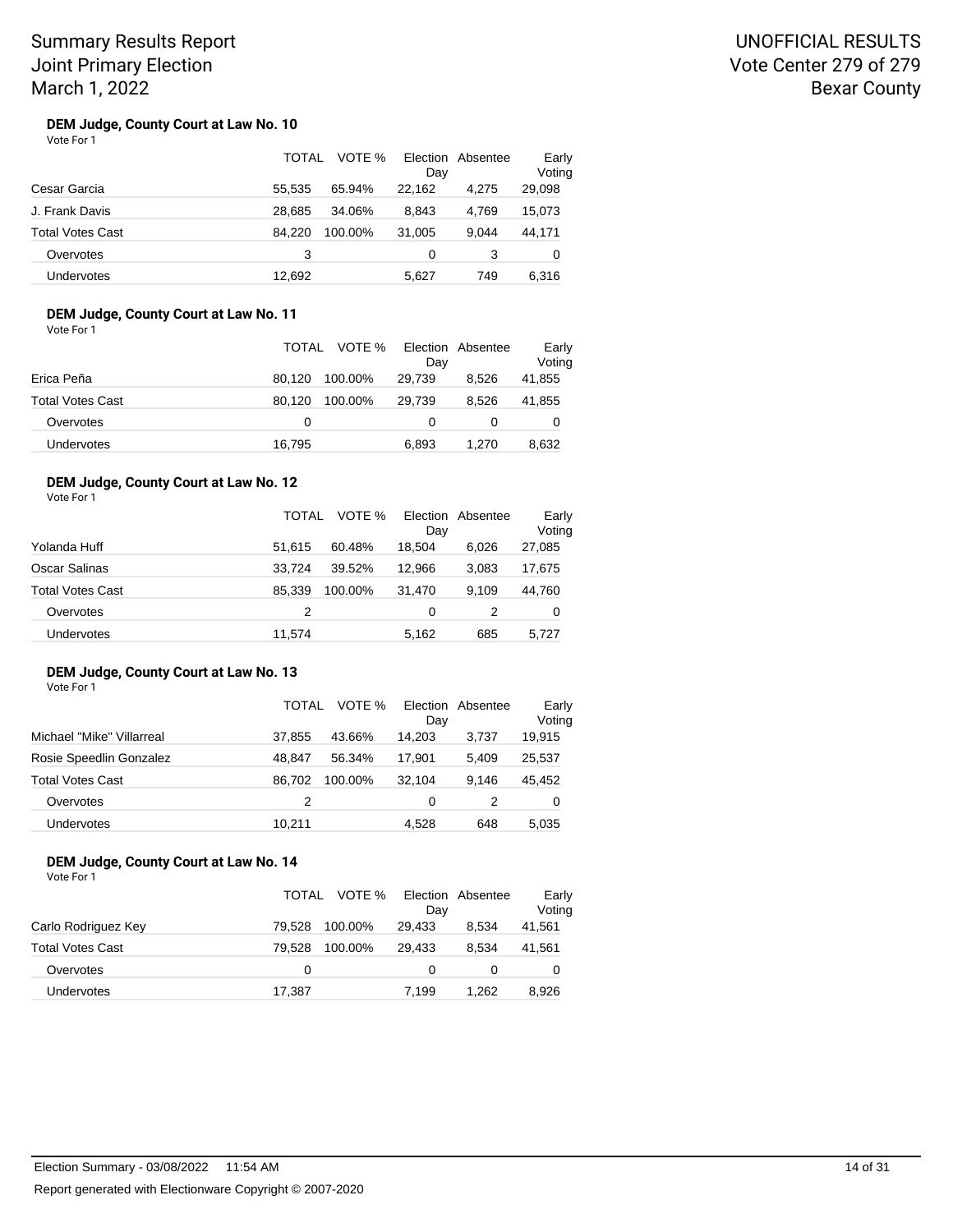## UNOFFICIAL RESULTS Vote Center 279 of 279 Bexar County

#### **DEM Judge, County Court at Law No. 15** Vote For 1

|                         | TOTAL             | VOTE % Election Absentee<br>Day |       | Early<br>Voting |
|-------------------------|-------------------|---------------------------------|-------|-----------------|
| Melissa Vara            | 81.226<br>100.00% | 30,149                          | 8.618 | 42,459          |
| <b>Total Votes Cast</b> | 100.00%<br>81.226 | 30.149                          | 8.618 | 42.459          |
| Overvotes               | 0                 | $\mathbf{0}$                    |       |                 |
| Undervotes              | 15.689            | 6.483                           | 1.178 | 8.028           |

## **DEM Judge, County Probate Court No. 1**

Vote For 1

|                   |        | TOTAL VOTE % | Election Absentee<br>Day |       | Early<br>Voting |
|-------------------|--------|--------------|--------------------------|-------|-----------------|
| Oscar Kazen       | 79.981 | 100.00%      | 29.541                   | 8.647 | 41,793          |
| Total Votes Cast  | 79.981 | 100.00%      | 29.541                   | 8.647 | 41,793          |
| Overvotes         | 0      |              |                          |       | 0               |
| <b>Undervotes</b> | 16,934 |              | 7.091                    | 1.149 | 8.694           |

#### **DEM Judge, County Probate Court No. 2** Vote For 1

|                         | TOTAL  | VOTE %  | Dav    | Election Absentee | Early<br>Voting |
|-------------------------|--------|---------|--------|-------------------|-----------------|
| Veronica Vasquez        | 79.977 | 100.00% | 29,685 | 8.622             | 41,670          |
| <b>Total Votes Cast</b> | 79.977 | 100.00% | 29.685 | 8.622             | 41,670          |
| Overvotes               | 0      |         | 0      |                   | 0               |
| Undervotes              | 16,938 |         | 6,947  | 1.174             | 8,817           |

### **DEM District Clerk**

Vote For 1

|                            | <b>TOTAL</b> | VOTE %  | Election<br>Day | Absentee | Early<br>Voting |  |
|----------------------------|--------------|---------|-----------------|----------|-----------------|--|
| Gloria A. Martinez         | 22,551       | 25.90%  | 8,868           | 1,805    | 11,878          |  |
| DeEtt Dresch               | 2,147        | 2.47%   | 749             | 268      | 1,130           |  |
| Christine "Chris" Castillo | 16,860       | 19.36%  | 6,620           | 1,469    | 8,771           |  |
| Erasmo RAZ Hernandez       | 11,204       | 12.87%  | 2,995           | 2,164    | 6,045           |  |
| Jessica Zapata Bogardus    | 8,794        | 10.10%  | 3,735           | 661      | 4,398           |  |
| Mary Angie Garcia          | 16,345       | 18.77%  | 5,655           | 2,002    | 8,688           |  |
| Raul Davila                | 4,984        | 5.72%   | 1,889           | 475      | 2,620           |  |
| Eduardo "Eddie" Pichardo   | 4,200        | 4.82%   | 1,734           | 300      | 2,166           |  |
| <b>Total Votes Cast</b>    | 87,085       | 100.00% | 32,245          | 9,144    | 45,696          |  |
| Overvotes                  | 12           |         | 0               | 12       | 0               |  |
| <b>Undervotes</b>          | 9,818        |         | 4,387           | 640      | 4,791           |  |
|                            |              |         |                 |          |                 |  |

## **DEM County Clerk**

|                         | TOTAL  | VOTE %  | Election<br>Day | Absentee | Early<br>Voting |
|-------------------------|--------|---------|-----------------|----------|-----------------|
| Lucy Adame-Clark        | 43.685 | 50.21%  | 15,319          | 5.352    | 23,014          |
| Rachel Garcia Cavazos   | 43.322 | 49.79%  | 16.857          | 3.854    | 22,611          |
| <b>Total Votes Cast</b> | 87.007 | 100.00% | 32.176          | 9.206    | 45,625          |
| Overvotes               | 3      |         | 0               | 3        | 0               |
| Undervotes              | 9,905  |         | 4.456           | 587      | 4,862           |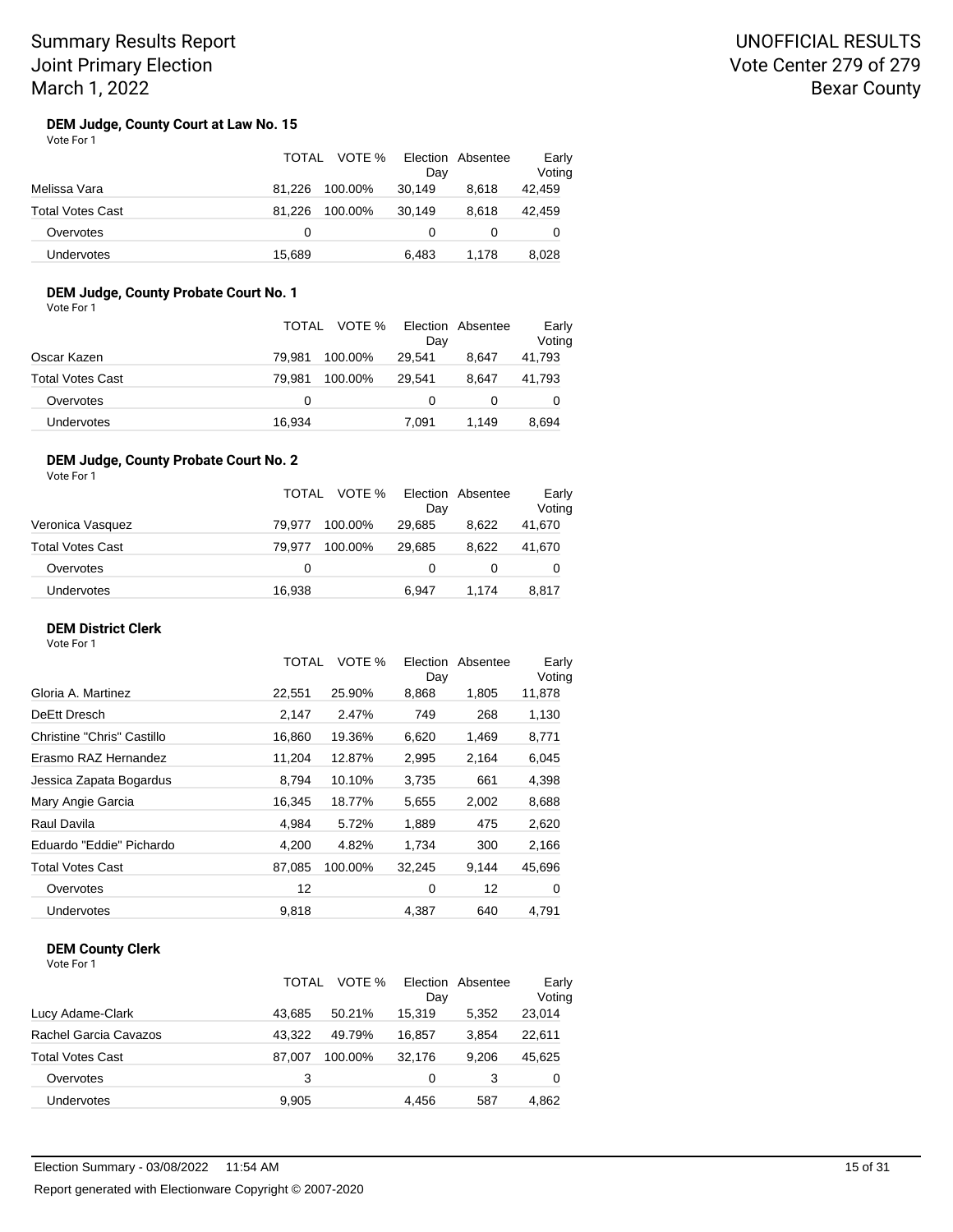#### **DEM County Commissioner, Precinct No. 2** Vote For 1

|                         | TOTAL  | VOTE %  | Day   | Election Absentee | Early<br>Voting |
|-------------------------|--------|---------|-------|-------------------|-----------------|
| Justin Rodriguez        | 21.894 | 100.00% | 8.106 | 2.291             | 11,497          |
| <b>Total Votes Cast</b> | 21.894 | 100.00% | 8.106 | 2.291             | 11.497          |
| Overvotes               | 0      |         | 0     | 0                 |                 |
| Undervotes              | 3,818  |         | 1,635 | 211               | 1.972           |

## **DEM County Commissioner, Precinct No. 4**

Vote For 1

|                  | TOTAL VOTE %      | Election Absentee<br>Day |       | Early<br>Voting |
|------------------|-------------------|--------------------------|-------|-----------------|
| Tommy Calvert    | 19.744<br>100.00% | 7.089                    | 2,125 | 10,530          |
| Total Votes Cast | 19.744<br>100.00% | 7.089                    | 2.125 | 10,530          |
| Overvotes        | 0                 |                          |       | 0               |
| Undervotes       | 3,487             | 1.455                    | 232   | 1.800           |

#### **DEM Justice of the Peace, Precinct No. 1, Place 1** Vote For 1

|                         | TOTAL<br>VOTE %   | Election Absentee<br>Day | Early<br>Voting |
|-------------------------|-------------------|--------------------------|-----------------|
| Robert "Bobby" Tejeda   | 7.966<br>42.39%   | 3.161<br>914             | 3,891           |
| Sylvia M. Ruiz          | 10.824<br>57.61%  | 4.447<br>941             | 5,436           |
| <b>Total Votes Cast</b> | 18.790<br>100.00% | 7.608<br>1.855           | 9,327           |
| Overvotes               |                   | 0                        | 0               |
| <b>Undervotes</b>       | 1.771             | 798<br>109               | 864             |

#### **DEM Justice of the Peace, Precinct No. 3, Place 1** Vote For 1

|                     |        | TOTAL VOTE % | Day   | Election Absentee | Early<br>Voting |
|---------------------|--------|--------------|-------|-------------------|-----------------|
| Paul Talamantez Jr. | 22.243 | 100.00%      | 7.918 | 2.497             | 11,828          |
| Total Votes Cast    | 22.243 | 100.00%      | 7.918 | 2.497             | 11,828          |
| Overvotes           | 0      |              |       |                   | 0               |
| <b>Undervotes</b>   | 5,167  |              | 2,023 | 475               | 2,669           |

#### **DEM Justice of the Peace, Precinct No. 4, Place 1** Vote For 1

|                           | TOTAL  | VOTE %  | Day   | Election Absentee | Early<br>Voting |
|---------------------------|--------|---------|-------|-------------------|-----------------|
| Yolanda Acuña Uresti      | 8.155  | 38.93%  | 3,102 | 623               | 4,430           |
| Michele Garcia            | 7.541  | 36.00%  | 2,840 | 680               | 4,021           |
| Rogelio "Roger" Lopez Jr. | 5.254  | 25.08%  | 1,682 | 865               | 2,707           |
| <b>Total Votes Cast</b>   | 20.950 | 100.00% | 7.624 | 2.168             | 11,158          |
| Overvotes                 | 2      |         | 0     | 2                 | 0               |
| Undervotes                | 2.279  |         | 920   | 187               | 1.172           |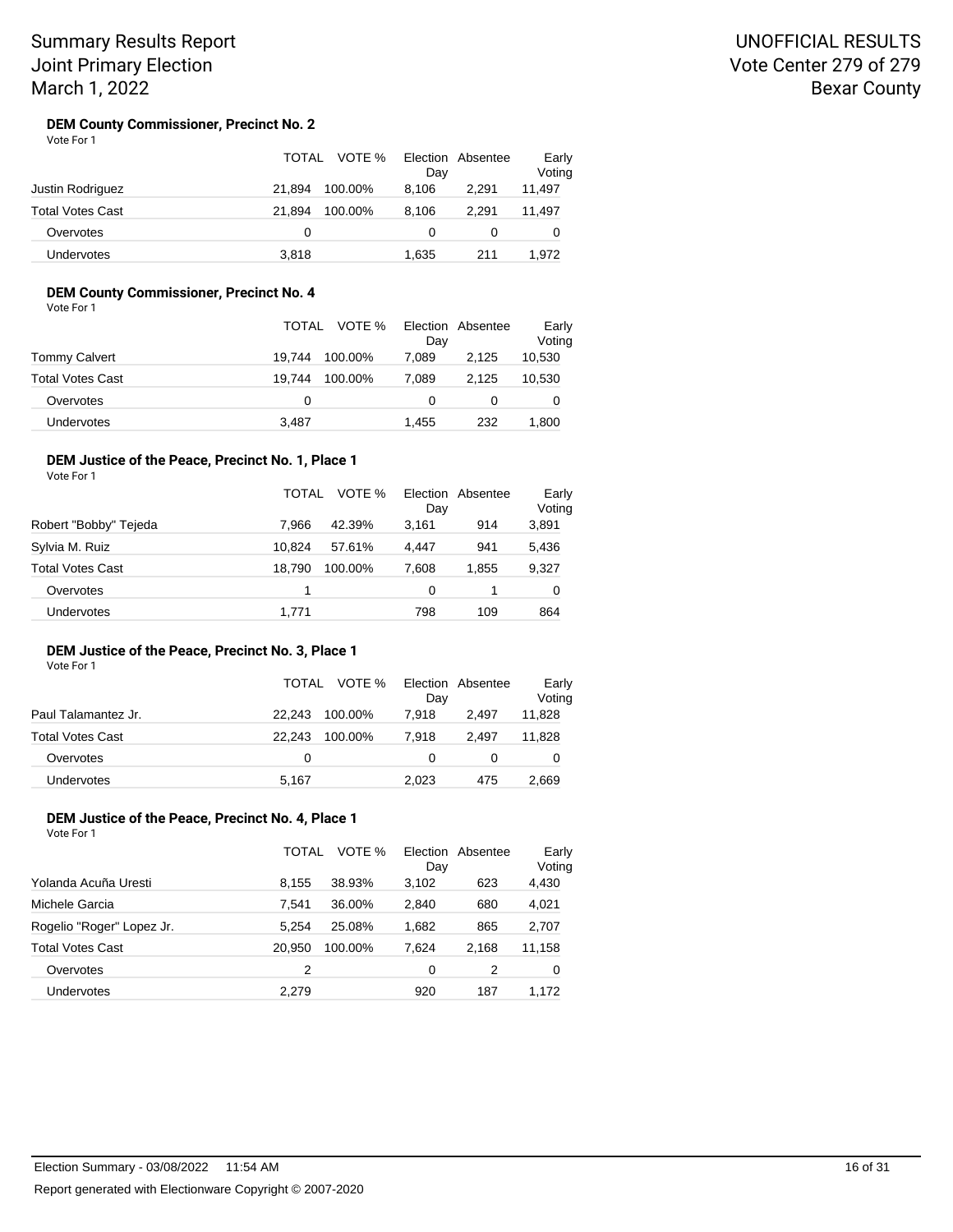## **DEM County Chair**

Vote For 1

|                          | TOTAL  | VOTE %  | Election | Absentee | Early  |
|--------------------------|--------|---------|----------|----------|--------|
|                          |        |         | Day      |          | Voting |
| Monica Ramirez Alcántara | 55.454 | 65.00%  | 21.092   | 5.478    | 28,884 |
| Irma G. Barron           | 29.860 | 35.00%  | 10,666   | 3.276    | 15,918 |
| Total Votes Cast         | 85.314 | 100.00% | 31.758   | 8.754    | 44,802 |
| Overvotes                | 4      |         | 0        | 4        | 0      |
| <b>Undervotes</b>        | 11.597 |         | 4.874    | 1.038    | 5,685  |

## **REP United States Representative, District 20**

Vote For 1

|                         | TOTAL  | VOTE %<br>Day    | Election Absentee | Early<br>Voting |
|-------------------------|--------|------------------|-------------------|-----------------|
| Kyle Sinclair           | 15.938 | 100.00%<br>6.912 | 484               | 8,542           |
| <b>Total Votes Cast</b> | 15.938 | 100.00%<br>6.912 | 484               | 8,542           |
| Overvotes               | 0      | O                |                   | 0               |
| Undervotes              | 4,665  | 2.021            | 170               | 2.474           |

## **REP United States Representative, District 21**

Vote For 1

|                          | TOTAL  | VOTE %  | Election<br>Day | Absentee | Early<br>Voting |
|--------------------------|--------|---------|-----------------|----------|-----------------|
| Robert Lowry             | 2,485  | 9.49%   | 1,120           | 150      | 1,215           |
| Chip Roy                 | 21,773 | 83.13%  | 8,411           | 1,305    | 12,057          |
| Michael Alexander French | 828    | 3.16%   | 358             | 56       | 414             |
| Dana Zavorka             | 1,106  | 4.22%   | 450             | 72       | 584             |
| <b>Total Votes Cast</b>  | 26.192 | 100.00% | 10,339          | 1,583    | 14,270          |
| Overvotes                | 0      |         | $\Omega$        | 0        | 0               |
| <b>Undervotes</b>        | 1,222  |         | 574             | 99       | 549             |

#### **REP United States Representative, District 23** Vote For 1

|                         | TOTAL  | VOTE %  | Election<br>Day | Absentee | Early<br>Voting |
|-------------------------|--------|---------|-----------------|----------|-----------------|
| Alma Arredondo-Lynch    | 3.007  | 12.67%  | 1.447           | 89       | 1,471           |
| <b>Tony Gonzales</b>    | 19,308 | 81.37%  | 7,784           | 1.219    | 10,305          |
| Alía Garcia             | 1.413  | 5.96%   | 636             | 71       | 706             |
| <b>Total Votes Cast</b> | 23.728 | 100.00% | 9,867           | 1.379    | 12,482          |
| Overvotes               | 0      |         | 0               | 0        | 0               |
| <b>Undervotes</b>       | 1.615  |         | 759             | 85       | 771             |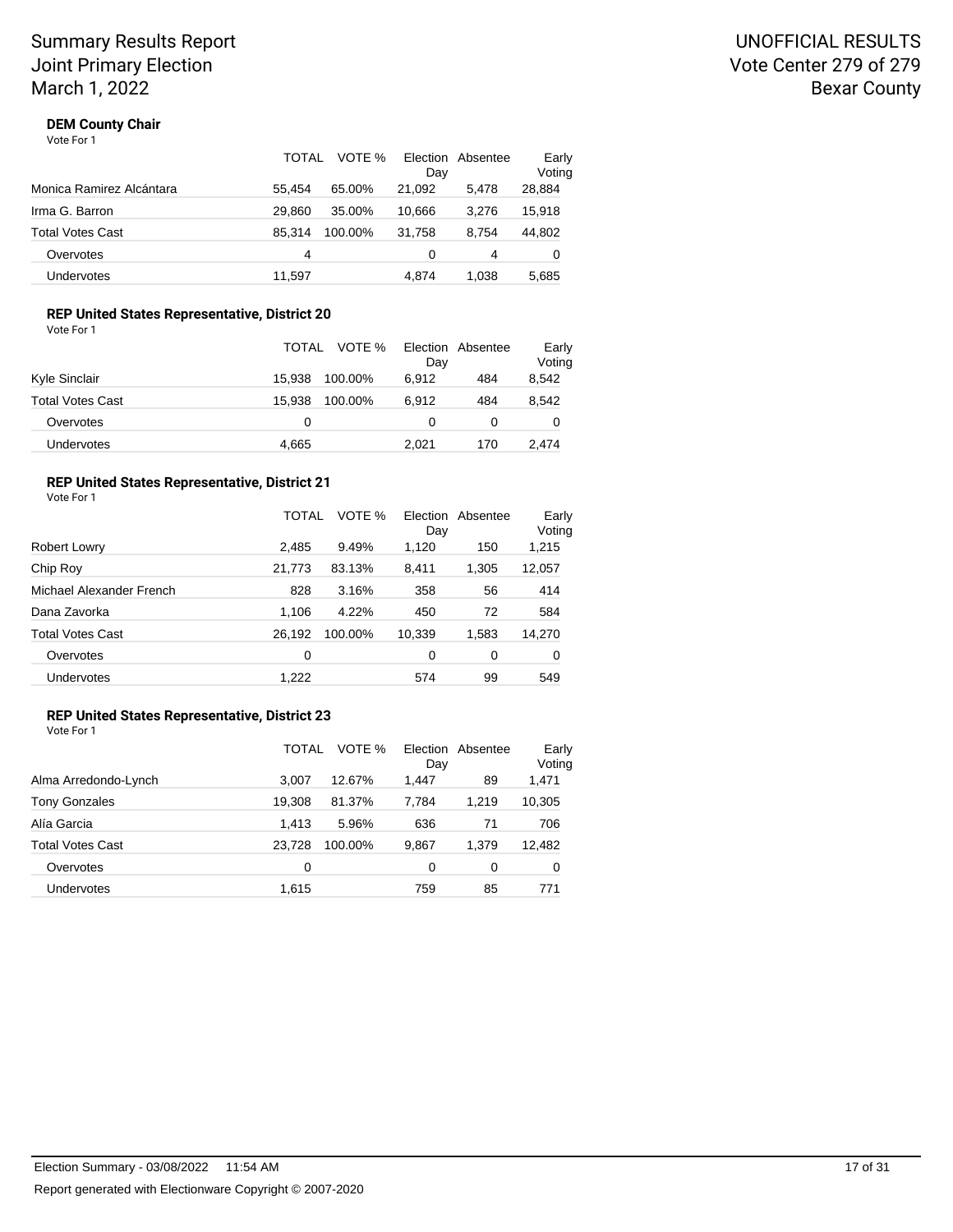#### **REP United States Representative, District 28** Vote For 1

|                         | TOTAL | VOTE %  | Election<br>Day | Absentee | Early<br>Voting |
|-------------------------|-------|---------|-----------------|----------|-----------------|
| Cassy Garcia            | 2,227 | 27.45%  | 950             | 97       | 1,180           |
| Sandra Whitten          | 1,155 | 14.24%  | 454             | 34       | 667             |
| Steven Fowler           | 1.089 | 13.42%  | 439             | 41       | 609             |
| Rolando Rodriguez       | 516   | 6.36%   | 238             | 4        | 274             |
| Ed Cabrera              | 864   | 10.65%  | 300             | 55       | 509             |
| Willie Vasquez Ng       | 1,553 | 19.14%  | 739             | 62       | 752             |
| Eric Hohman             | 708   | 8.73%   | 294             | 18       | 396             |
| <b>Total Votes Cast</b> | 8.112 | 100.00% | 3,414           | 311      | 4,387           |
| Overvotes               | 0     |         | 0               | 0        | 0               |
| Undervotes              | 639   |         | 289             | 20       | 330             |

#### **REP United States Representative, District 35** Vote For 1

TOTAL VOTE % Day Election Absentee Early Voting Dan McQueen 1,600 27.70% 746 87 767 Marilyn Jackson 637 11.03% 286 25 326 Alejandro Ledezma 471 8.15% 256 13 202 Dan Sawatzki 557 9.64% 255 14 288 Sam Montoya 451 7.81% 227 8 216 Jenai Aragona **161 2.79%** 81 3 77 Asa George Kent Palagi 2000 126 2.18% 64 2 60 Michael Rodriguez **646 11.18%** 326 7 313 Jennifer Sundt 465 8.05% 210 19 236 Bill Condict **663** 11.48% 309 30 324 Total Votes Cast 5,777 100.00% 2,760 208 2,809 Overvotes 0 0 0 0 Undervotes 1,112 542 32 538

## **REP Governor**

|                         | TOTAL  | VOTE %  | Election<br>Day | Absentee | Early<br>Voting |
|-------------------------|--------|---------|-----------------|----------|-----------------|
| Danny Harrison          | 762    | 0.86%   | 358             | 48       | 356             |
| Don Huffines            | 9,131  | 10.35%  | 4,332           | 420      | 4,379           |
| Kandy Kaye Horn         | 1,429  | 1.62%   | 601             | 120      | 708             |
| <b>Greg Abbott</b>      | 62,935 | 71.36%  | 25,067          | 3,191    | 34,677          |
| <b>Rick Perry</b>       | 2,515  | 2.85%   | 1,200           | 146      | 1,169           |
| <b>Chad Prather</b>     | 1,783  | 2.02%   | 1,004           | 42       | 737             |
| Paul Belew              | 489    | 0.55%   | 207             | 30       | 252             |
| Allen B. West           | 9.155  | 10.38%  | 4,354           | 303      | 4,498           |
| <b>Total Votes Cast</b> | 88,199 | 100.00% | 37,123          | 4,300    | 46,776          |
| Overvotes               | 1      |         | 0               | 1        | 0               |
| Undervotes              | 813    |         | 354             | 68       | 391             |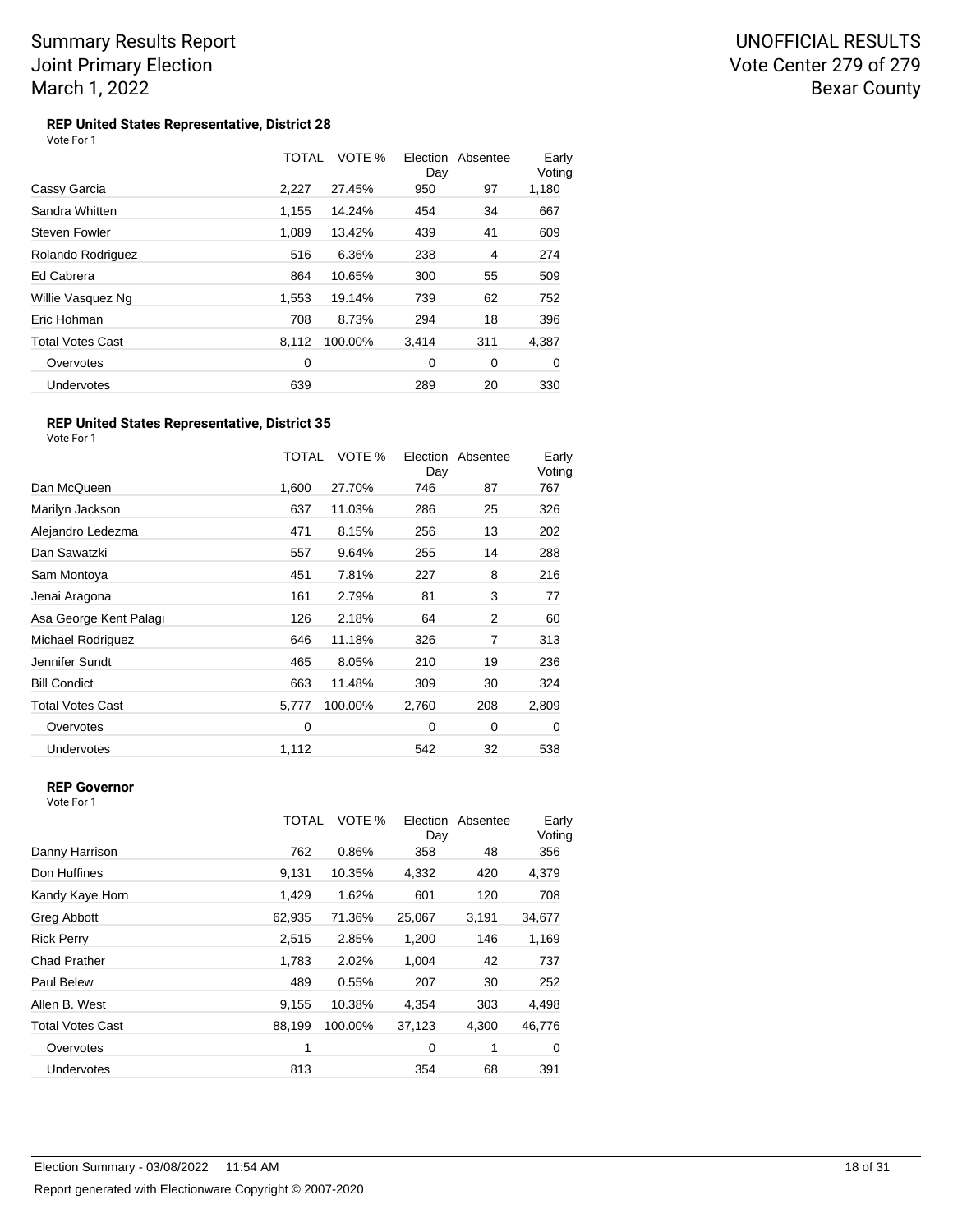UNOFFICIAL RESULTS Vote Center 279 of 279 Bexar County

## **REP Lieutenant Governor**

Vote For 1

|                         | TOTAL  | VOTE %  | Election<br>Day | Absentee | Early<br>Voting |
|-------------------------|--------|---------|-----------------|----------|-----------------|
| Aaron Sorrells          | 3,805  | 4.48%   | 1,818           | 160      | 1,827           |
| Dan Patrick             | 66,518 | 78.27%  | 26,762          | 3,160    | 36,596          |
| Daniel Miller           | 5,025  | 5.91%   | 2,546           | 183      | 2,296           |
| Todd M. Bullis          | 2,220  | 2.61%   | 1,088           | 94       | 1,038           |
| Trayce Bradford         | 4,019  | 4.73%   | 1,855           | 258      | 1,906           |
| Zach Vance              | 3,402  | 4.00%   | 1,437           | 284      | 1,681           |
| <b>Total Votes Cast</b> | 84,989 | 100.00% | 35,506          | 4,139    | 45,344          |
| Overvotes               | 0      |         | 0               | 0        | 0               |
| Undervotes              | 4.024  |         | 1.971           | 230      | 1.823           |

### **REP Attorney General**

Vote For 1

| Ken Paxton<br>47.23%<br>17,368<br>41.131<br>1,555<br>Eva Guzman<br>15,125<br>17.37%<br>1,156<br>5,027<br>Louie Gohmert<br>12,780<br>14.68%<br>5,585<br>420<br>George P. Bush<br>18.047<br>20.72%<br>8,481<br>1,182<br>Total Votes Cast<br>36,461<br>4,313<br>87.083<br>100.00%<br>Overvotes<br>1<br>0<br>Undervotes<br>1,929<br>55<br>1,016 | TOTAL | VOTE % | Election<br>Day | Absentee | Early<br>Voting |
|---------------------------------------------------------------------------------------------------------------------------------------------------------------------------------------------------------------------------------------------------------------------------------------------------------------------------------------------|-------|--------|-----------------|----------|-----------------|
|                                                                                                                                                                                                                                                                                                                                             |       |        |                 |          | 22,208          |
|                                                                                                                                                                                                                                                                                                                                             |       |        |                 |          | 8,942           |
|                                                                                                                                                                                                                                                                                                                                             |       |        |                 |          | 6,775           |
|                                                                                                                                                                                                                                                                                                                                             |       |        |                 |          | 8,384           |
|                                                                                                                                                                                                                                                                                                                                             |       |        |                 |          | 46,309          |
|                                                                                                                                                                                                                                                                                                                                             |       |        |                 |          | 0               |
|                                                                                                                                                                                                                                                                                                                                             |       |        |                 |          | 858             |

## **REP Comptroller of Public Accounts**

Vote For 1

|                   | TOTAL  | VOTE %  | Day    | Election Absentee | Early<br>Voting |
|-------------------|--------|---------|--------|-------------------|-----------------|
| Mark V. Goloby    | 20.107 | 26.17%  | 9.030  | 631               | 10,446          |
| Glenn Hegar       | 56.714 | 73.83%  | 22.702 | 3.135             | 30,877          |
| Total Votes Cast  | 76.821 | 100.00% | 31.732 | 3.766             | 41,323          |
| Overvotes         | 0      |         | 0      | 0                 | 0               |
| <b>Undervotes</b> | 12,192 |         | 5,745  | 603               | 5,844           |

#### **REP Commissioner of the General Land Office** Vote For 1

|                         | TOTAL  | VOTE %  | Election<br>Day | Absentee | Early<br>Voting |
|-------------------------|--------|---------|-----------------|----------|-----------------|
| Don W. Minton           | 11,083 | 14.54%  | 4,565           | 495      | 6,023           |
| Rufus Lopez             | 4,163  | 5.46%   | 1,913           | 104      | 2,146           |
| Jon Spiers              | 8,647  | 11.35%  | 3,566           | 505      | 4,576           |
| <b>Weston Martinez</b>  | 9,412  | 12.35%  | 4,332           | 285      | 4,795           |
| <b>Tim Westley</b>      | 8,937  | 11.73%  | 3,969           | 298      | 4,670           |
| Victor Avila            | 6,123  | 8.03%   | 2,729           | 180      | 3,214           |
| Ben Armenta             | 3,004  | 3.94%   | 1,023           | 358      | 1,623           |
| Dawn Buckingham         | 24,837 | 32.59%  | 9,436           | 1,529    | 13,872          |
| <b>Total Votes Cast</b> | 76,206 | 100.00% | 31,533          | 3,754    | 40,919          |
| Overvotes               | 2      |         | 0               | 2        | 0               |
| <b>Undervotes</b>       | 12,805 |         | 5,944           | 613      | 6,248           |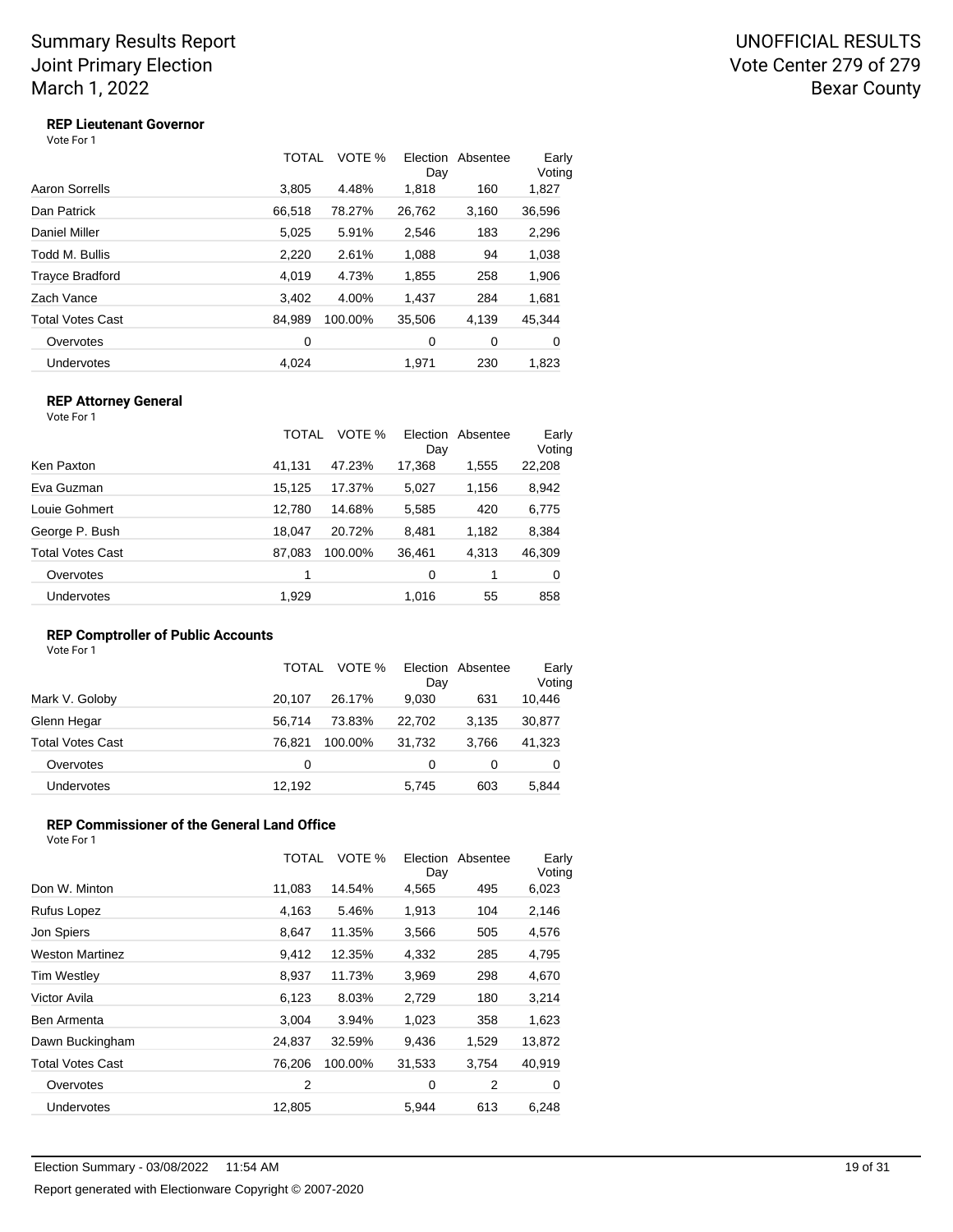## UNOFFICIAL RESULTS Vote Center 279 of 279 Bexar County

#### **REP Commissioner of Agriculture** Vote For 1

|                         | TOTAL  | VOTE %  | Election<br>Day | Absentee | Early<br>Voting |
|-------------------------|--------|---------|-----------------|----------|-----------------|
| Carey A. Counsil        | 12.662 | 16.17%  | 5,480           | 555      | 6,627           |
| Sid Miller              | 43.268 | 55.24%  | 17,847          | 1,934    | 23,487          |
| James White             | 22.393 | 28.59%  | 9.010           | 1.402    | 11,981          |
| <b>Total Votes Cast</b> | 78.323 | 100.00% | 32.337          | 3.891    | 42,095          |
| Overvotes               | 2      |         | 0               | 2        | 0               |
| <b>Undervotes</b>       | 10,688 |         | 5.140           | 476      | 5.072           |

### **REP Railroad Commissioner** Vote For 1

|                         | TOTAL  | VOTE %  | Election<br>Day | Absentee | Early<br>Voting |
|-------------------------|--------|---------|-----------------|----------|-----------------|
| Marvin "Sarge" Summers  | 13,837 | 17.88%  | 6,350           | 397      | 7,090           |
| Sarah Stogner           | 13,962 | 18.05%  | 5,529           | 822      | 7,611           |
| Dawayne Tipton          | 8,572  | 11.08%  | 3,650           | 494      | 4,428           |
| Wayne Christian         | 32,390 | 41.86%  | 12,883          | 1,729    | 17,778          |
| Tom Slocum Jr           | 8,607  | 11.12%  | 3,542           | 417      | 4,648           |
| <b>Total Votes Cast</b> | 77,368 | 100.00% | 31,954          | 3,859    | 41,555          |
| Overvotes               | 0      |         | 0               | 0        | 0               |
| Undervotes              | 11.645 |         | 5,523           | 510      | 5.612           |

### **REP Justice, Supreme Court, Place 3**

Vote For 1

|                   |        | TOTAL VOTE % Election Absentee | Day    |       | Early<br>Voting |
|-------------------|--------|--------------------------------|--------|-------|-----------------|
| Debra Lehrmann    | 69.145 | 100.00%                        | 28.568 | 3.351 | 37,226          |
| Total Votes Cast  | 69.145 | 100.00%                        | 28.568 | 3.351 | 37,226          |
| Overvotes         | 0      |                                |        |       |                 |
| <b>Undervotes</b> | 19,868 |                                | 8.909  | 1.018 | 9,941           |

### **REP Justice, Supreme Court, Place 5**

| Vote For 1 |  |
|------------|--|
|            |  |

|                   | TOTAL  |         | VOTE % Election Absentee<br>Day |       | Early<br>Voting |
|-------------------|--------|---------|---------------------------------|-------|-----------------|
| Rebeca Huddle     | 68.592 | 100.00% | 28,332                          | 3.358 | 36,902          |
| Total Votes Cast  | 68.592 | 100.00% | 28.332                          | 3.358 | 36,902          |
| Overvotes         | 0      |         | 0                               |       |                 |
| <b>Undervotes</b> | 20,421 |         | 9,145                           | 1.011 | 10,265          |

#### **REP Justice, Supreme Court, Place 9** Vote For 1

|                         | TOTAL  | VOTE %  | Day    | Election Absentee | Early<br>Voting |
|-------------------------|--------|---------|--------|-------------------|-----------------|
| David J. Schenck        | 39.112 | 53.33%  | 16.328 | 1.647             | 21,137          |
| Evan Young              | 34.230 | 46.67%  | 13.902 | 2.037             | 18,291          |
| <b>Total Votes Cast</b> | 73.342 | 100.00% | 30.230 | 3.684             | 39,428          |
| Overvotes               | 0      |         | 0      | 0                 | 0               |
| <b>Undervotes</b>       | 15,671 |         | 7.247  | 685               | 7,739           |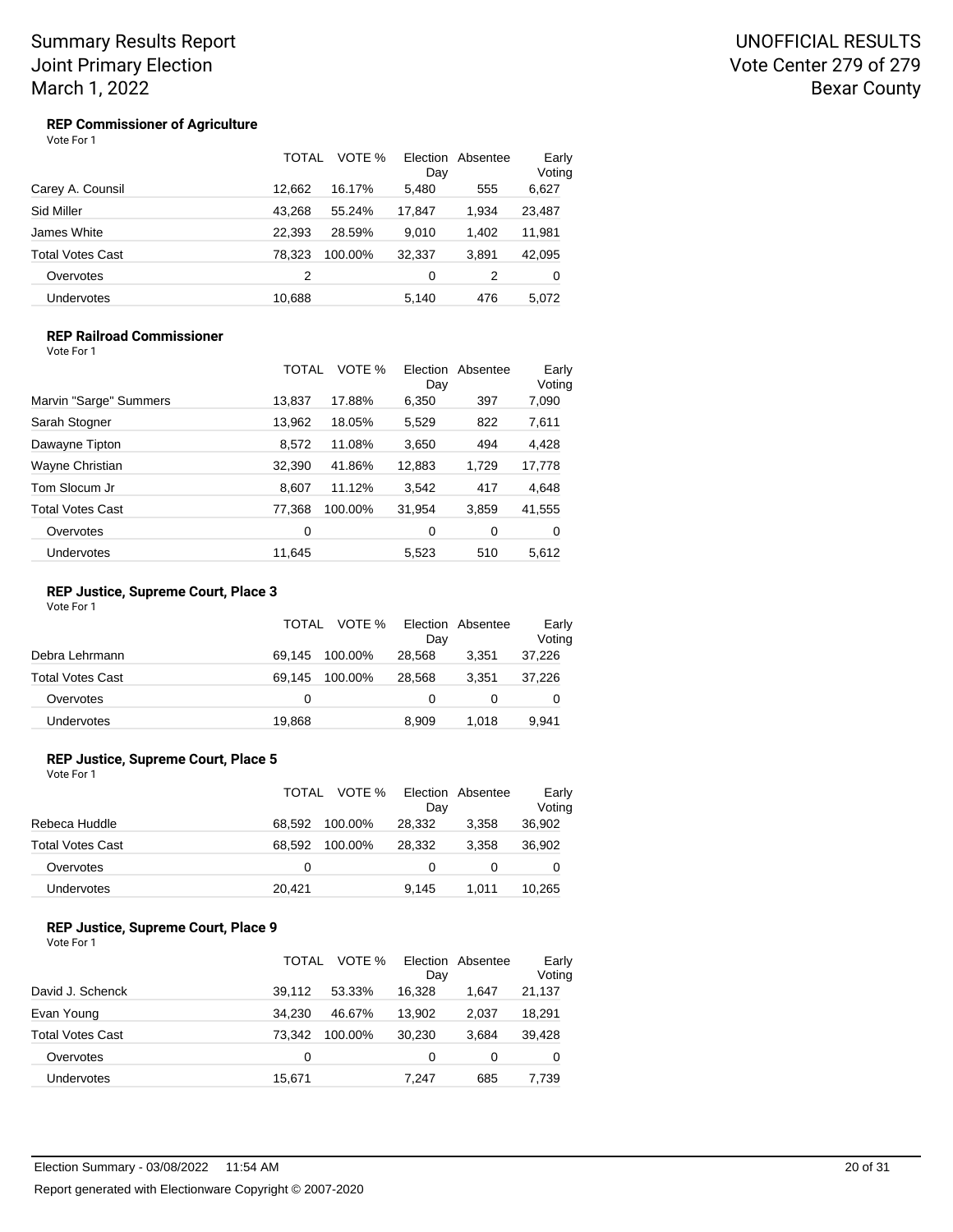#### **REP Judge, Court of Criminal Appeals, Place 2** Vote For 1

|                  | TOTAL  | VOTE %  | Dav      | Election Absentee | Early<br>Voting |  |
|------------------|--------|---------|----------|-------------------|-----------------|--|
| Mary Lou Keel    | 66.519 | 100.00% | 27.421   | 3.265             | 35,833          |  |
| Total Votes Cast | 66.519 | 100.00% | 27.421   | 3.265             | 35,833          |  |
| Overvotes        | 0      |         | $\Omega$ |                   | O               |  |
| Undervotes       | 22,494 |         | 10.056   | 1.104             | 11.334          |  |

## **REP Judge, Court of Criminal Appeals, Place 5**

Vote For 1

|                         | TOTAL  | VOTE %  | Day    | Election Absentee | Early<br>Voting |
|-------------------------|--------|---------|--------|-------------------|-----------------|
| Scott Walker            | 47.267 | 65.20%  | 19.161 | 2.266             | 25,840          |
| Clint Morgan            | 25.227 | 34.80%  | 10.713 | 1.380             | 13,134          |
| <b>Total Votes Cast</b> | 72.494 | 100.00% | 29.874 | 3.646             | 38,974          |
| Overvotes               |        |         | 0      |                   | 0               |
| Undervotes              | 16,518 |         | 7,603  | 722               | 8,193           |

## **REP Judge, Court of Criminal Appeals, Place 6**

Vote For 1

|                         | TOTAL  | VOTE %<br>Day     | Election Absentee | Early<br>Voting |
|-------------------------|--------|-------------------|-------------------|-----------------|
| Jesse F. McClure, III   | 66.717 | 100.00%<br>27.514 | 3.200             | 36,003          |
| <b>Total Votes Cast</b> | 66.717 | 100.00%<br>27.514 | 3.200             | 36,003          |
| Overvotes               | 0      |                   |                   |                 |
| <b>Undervotes</b>       | 22,296 | 9.963             | 1.169             | 11.164          |

#### **REP Member, State Board of Education, District 1** Vote For 1

|                          | TOTAL  | VOTE %  | Day   | Election Absentee | Early<br>Voting |
|--------------------------|--------|---------|-------|-------------------|-----------------|
| Michael "Travis" Stevens | 11.398 | 53.63%  | 4.916 | 579               | 5,903           |
| Lani Popp                | 9.856  | 46.37%  | 4.167 | 427               | 5,262           |
| Total Votes Cast         | 21.254 | 100.00% | 9,083 | 1,006             | 11,165          |
| Overvotes                |        |         | 0     |                   | 0               |
| Undervotes               | 3,818  |         | 1.795 | 198               | 1,825           |

### **REP Member, State Board of Education, District 3**

|                   | TOTAL  | VOTE %  | Day    | Election Absentee | Early<br>Voting |
|-------------------|--------|---------|--------|-------------------|-----------------|
| Ken Morrow        | 29.254 | 56.83%  | 12.086 | 1.165             | 16,003          |
| Lana Jean Holland | 22.220 | 43.17%  | 8.834  | 1.381             | 12,005          |
| Total Votes Cast  | 51.474 | 100.00% | 20,920 | 2.546             | 28,008          |
| Overvotes         | 2      |         | 0      | 2                 | 0               |
| <b>Undervotes</b> | 12,464 |         | 5,679  | 616               | 6,169           |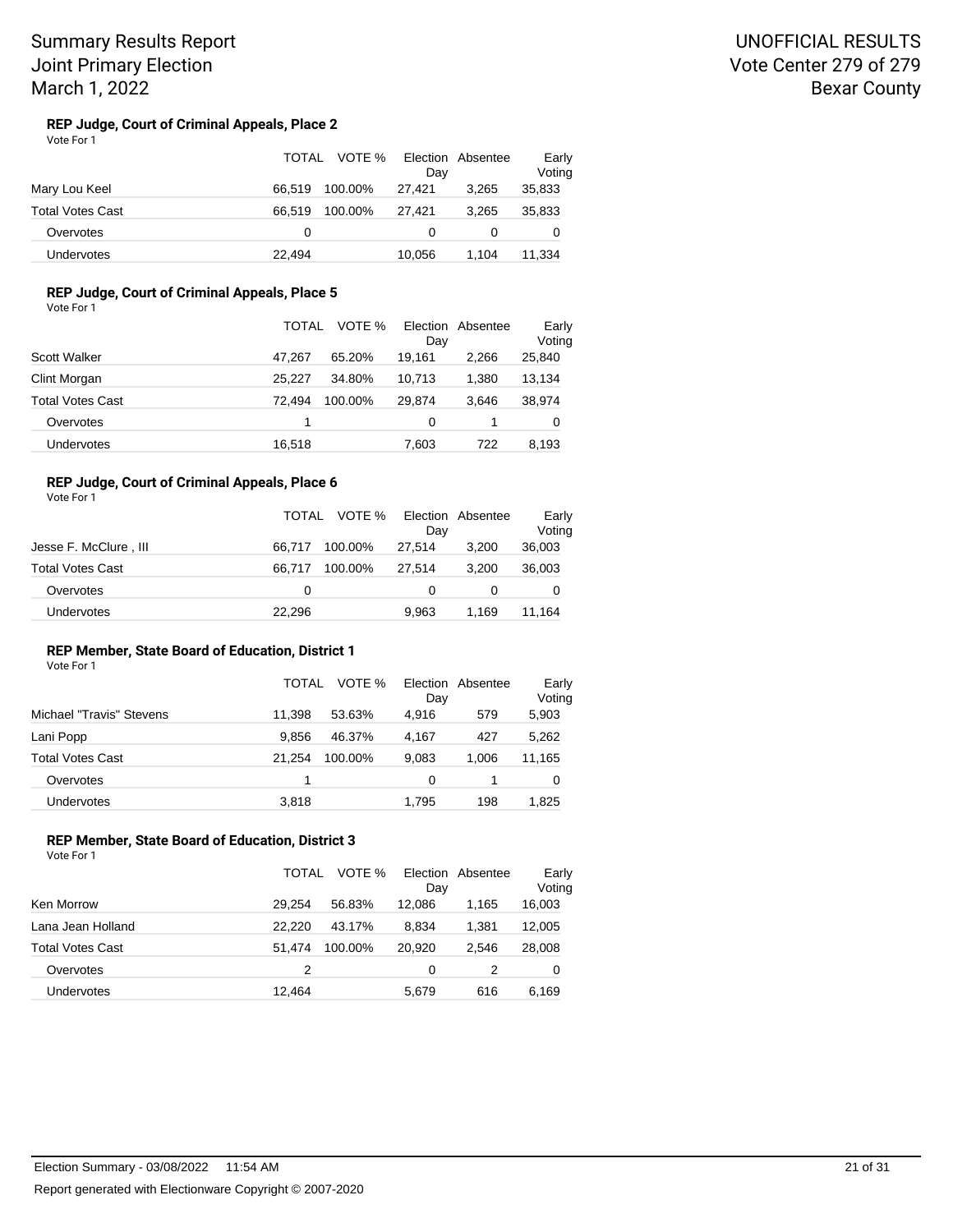## UNOFFICIAL RESULTS Vote Center 279 of 279 Bexar County

#### **REP State Senator, District 19** Vote For 1

|                         | VOTE %<br>TOTAL   | Election Absentee<br>Day | Early<br>Voting |
|-------------------------|-------------------|--------------------------|-----------------|
| Robert Garza            | 18.322<br>100.00% | 8.004<br>687             | 9,631           |
| <b>Total Votes Cast</b> | 18.322<br>100.00% | 687<br>8.004             | 9,631           |
| Overvotes               | 0                 | 0                        |                 |
| <b>Undervotes</b>       | 4.702             | 197<br>2.140             | 2,365           |

## **REP State Senator, District 21**

Vote For 1

|                  |     | TOTAL VOTE % | Election Absentee<br>Day |    | Early<br>Voting |
|------------------|-----|--------------|--------------------------|----|-----------------|
| Julie Dahlberg   | 879 | 100.00%      | 374                      | 16 | 489             |
| Total Votes Cast | 879 | 100.00%      | 374                      | 16 | 489             |
| Overvotes        | 0   |              |                          |    | 0               |
| Undervotes       | 201 |              | 83                       | 6  | 112             |

### **REP State Senator, District 25**

| Vote For 1        |        |         |          |                   |                 |
|-------------------|--------|---------|----------|-------------------|-----------------|
|                   | TOTAL  | VOTE %  | Day      | Election Absentee | Early<br>Voting |
| Donna Campbell    | 26.695 | 84.70%  | 10.409   | 1.796             | 14,490          |
| Channon Cain      | 4.823  | 15.30%  | 2,187    | 286               | 2,350           |
| Total Votes Cast  | 31.518 | 100.00% | 12,596   | 2.082             | 16,840          |
| Overvotes         | 0      |         | $\Omega$ | 0                 | 0               |
| <b>Undervotes</b> | 3.817  |         | 1.954    | 218               | 1.645           |

## **REP State Senator, District 26**

| Vote For 1 |  |
|------------|--|
|------------|--|

|                  | TOTAL  | VOTE %  | Day   | Election Absentee | Early<br>Voting |
|------------------|--------|---------|-------|-------------------|-----------------|
| Ashton Murray    | 22.442 | 100.00% | 9.197 | 874               | 12,371          |
| Total Votes Cast | 22.442 | 100.00% | 9.197 | 874               | 12,371          |
| Overvotes        | 0      |         | 0     |                   | 0               |
| Undervotes       | 7.117  |         | 3,129 | 289               | 3,699           |

#### **REP State Representative, District 117** Vote For 1

|                   | <b>TOTAL</b> | VOTE %  | Day   | Election Absentee | Early<br>Voting |
|-------------------|--------------|---------|-------|-------------------|-----------------|
| Aaron Schwope     | 4.384        | 100.00% | 2.010 | 212               | 2,162           |
| Total Votes Cast  | 4.384        | 100.00% | 2.010 | 212               | 2,162           |
| Overvotes         | 0            |         | 0     | 0                 | 0               |
| <b>Undervotes</b> | 1,118        |         | 525   | 61                | 532             |

#### **REP State Representative, District 118** Vote For 1

|                         | TOTAL | VOTE %  | Day   | Election Absentee | Early<br>Voting |
|-------------------------|-------|---------|-------|-------------------|-----------------|
| John Lujan              | 7.850 | 100.00% | 3.125 | 345               | 4,380           |
| <b>Total Votes Cast</b> | 7.850 | 100.00% | 3.125 | 345               | 4,380           |
| Overvotes               | 0     |         | Ω     |                   | O               |
| Undervotes              | 1,516 |         | 640   | 60                | 816             |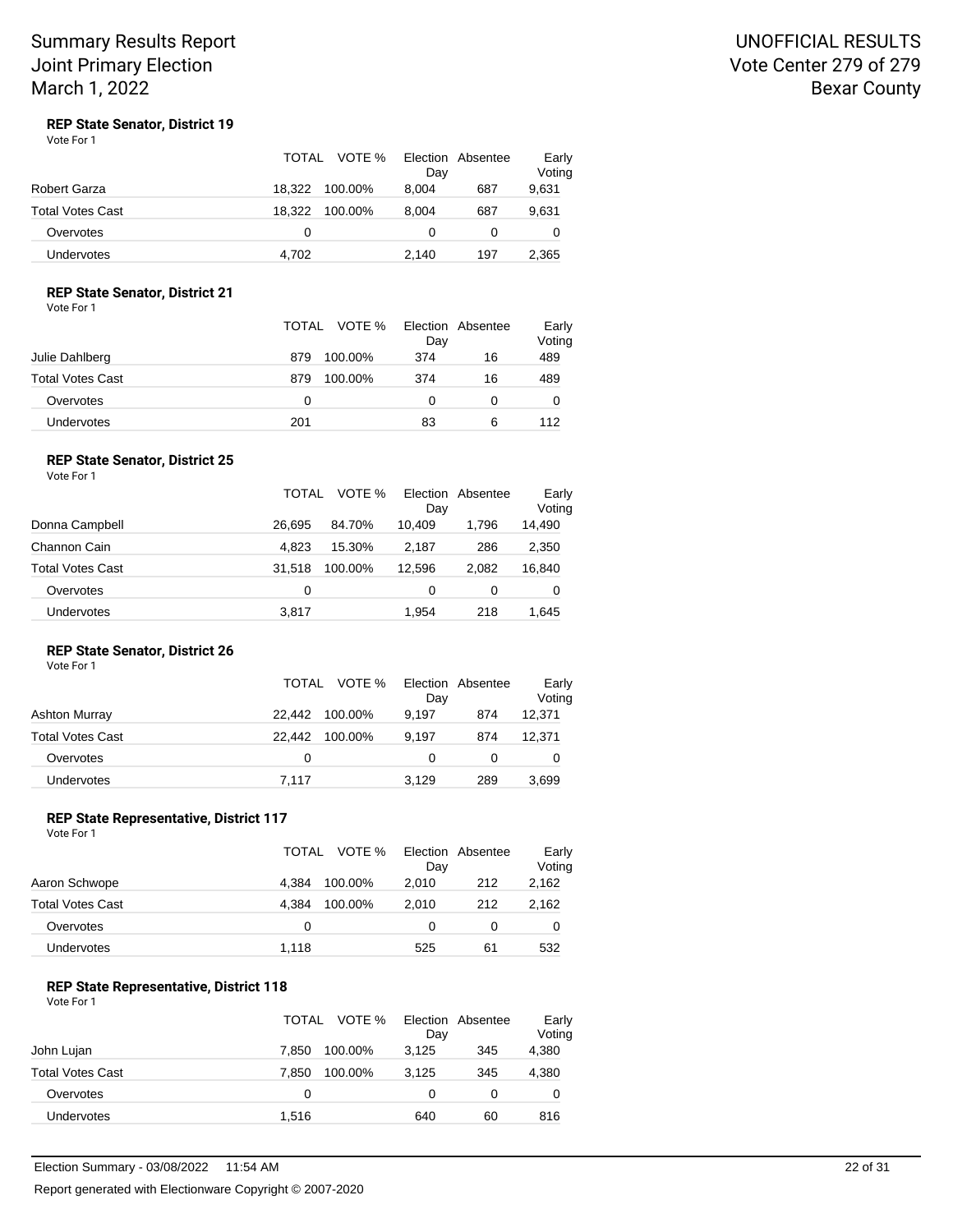## UNOFFICIAL RESULTS Vote Center 279 of 279 Bexar County

#### **REP State Representative, District 120** Vote For 1

|                         | VOTE %<br>TOTAL  | Election Absentee<br>Day | Early<br>Voting |
|-------------------------|------------------|--------------------------|-----------------|
| Ronald Payne            | 3.638<br>100.00% | 1.699<br>181             | 1,758           |
| <b>Total Votes Cast</b> | 100.00%<br>3.638 | 1.699<br>181             | 1,758           |
| Overvotes               | 0                | 0                        |                 |
| Undervotes              | 1.063            | 527<br>61                | 475             |

### **REP State Representative, District 121**

Vote For 1

|                     | <b>TOTAL</b><br>VOTE % | Election<br>Absentee<br>Day | Early<br>Voting |
|---------------------|------------------------|-----------------------------|-----------------|
| Steve Allison       | 13.479<br>84.06%       | 5.054<br>1.013              | 7,412           |
| Michael E. Champion | 15.94%<br>2.556        | 124<br>1.161                | 1,271           |
| Total Votes Cast    | 16.035<br>100.00%      | 6.215<br>1.137              | 8,683           |
| Overvotes           | 0                      | 0<br>0                      | 0               |
| Undervotes          | 1,536                  | 96<br>773                   | 667             |

## **REP State Representative, District 122**

Vote For 1

|                             | TOTAL  | VOTE %  | Election<br>Day | Absentee | Early<br>Voting |
|-----------------------------|--------|---------|-----------------|----------|-----------------|
| Adam Blanchard              | 4,698  | 23.36%  | 2,103           | 281      | 2,314           |
| Elisa Chan                  | 7.452  | 37.06%  | 2,864           | 532      | 4,056           |
| <b>Mark Daniel Cuthbert</b> | 2.440  | 12.13%  | 1,037           | 134      | 1,269           |
| Mark Dorazio                | 5,519  | 27.45%  | 2,447           | 217      | 2,855           |
| <b>Total Votes Cast</b>     | 20.109 | 100.00% | 8,451           | 1.164    | 10,494          |
| Overvotes                   | 1      |         | 0               | 1        | 0               |
| <b>Undervotes</b>           | 886    |         | 491             | 36       | 359             |

#### **REP State Representative, District 123** Vote For 1

|                         | TOTAL | VOTE %  | Day   | Election Absentee | Early<br>Voting |
|-------------------------|-------|---------|-------|-------------------|-----------------|
| Charlotte Valdez        | 5.438 | 100.00% | 2.315 | 216               | 2,907           |
| <b>Total Votes Cast</b> | 5.438 | 100.00% | 2.315 | 216               | 2,907           |
| Overvotes               | 0     |         | 0     | 0                 | 0               |
| Undervotes              | 1.992 |         | 927   | 81                | 984             |

## **REP State Representative, District 124**

|                  | TOTAL VOTE %     | Election Absentee<br>Day | Early<br>Voting |
|------------------|------------------|--------------------------|-----------------|
| Johnny Arredondo | 100.00%<br>3.277 | 1.450<br>112             | 1,715           |
| Total Votes Cast | 100.00%<br>3.277 | 1.450<br>112             | 1,715           |
| Overvotes        | <sup>0</sup>     |                          | 0               |
| Undervotes       | 793              | 371<br>19                | 403             |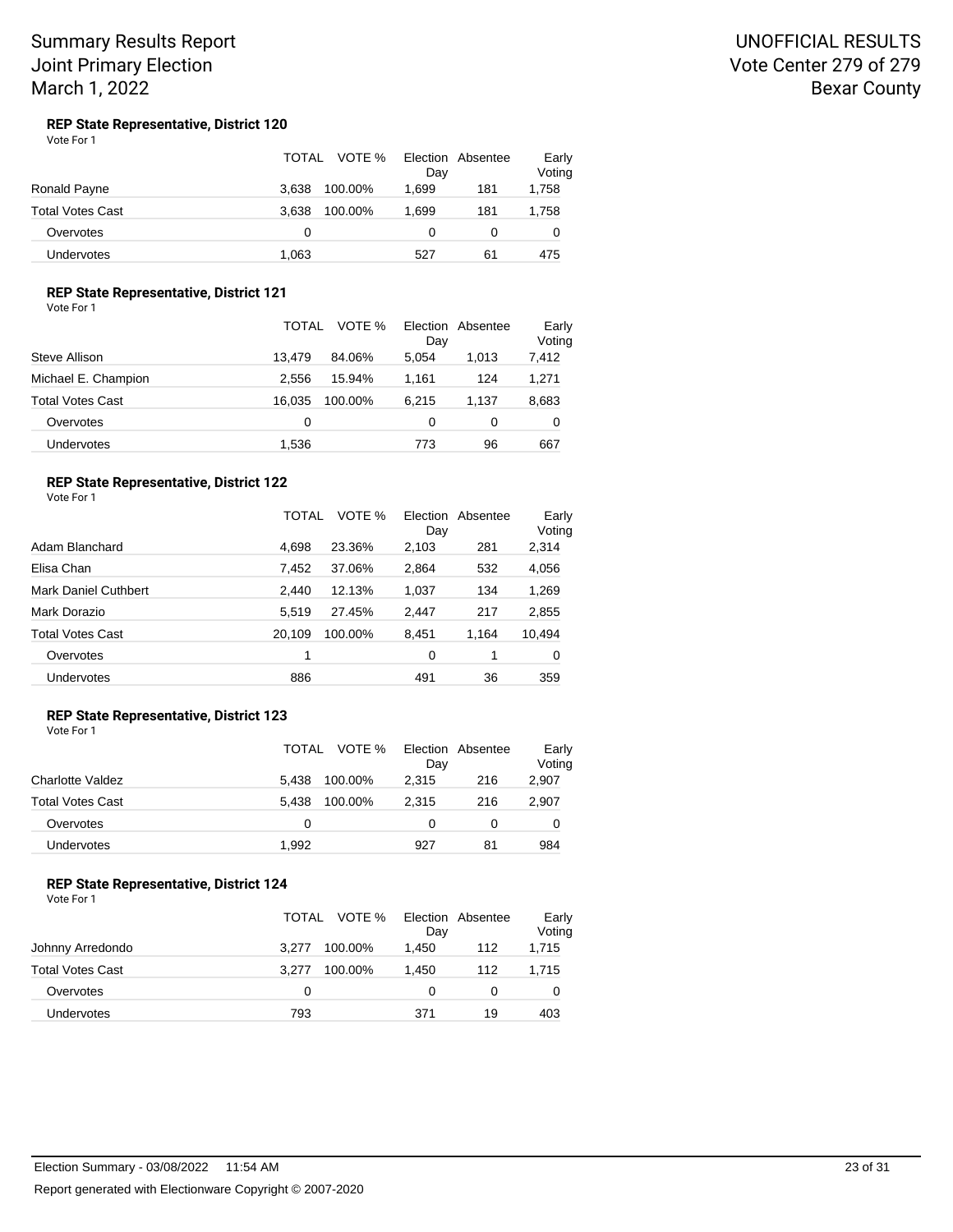## UNOFFICIAL RESULTS Vote Center 279 of 279 Bexar County

#### **REP State Representative, District 125** Vote For 1

|                         | <b>TOTAL</b><br>VOTE % | Election Absentee<br>Day | Early<br>Voting |
|-------------------------|------------------------|--------------------------|-----------------|
| Carlos Antonio Raymond  | 100.00%<br>6.595       | 2.522<br>168             | 3,905           |
| <b>Total Votes Cast</b> | 100.00%<br>6.595       | 168<br>2.522             | 3,905           |
| Overvotes               | 0                      | 0                        |                 |
| Undervotes              | 1.851                  | 768<br>47                | 1.036           |

## **REP Justice, 4th Court of Appeals District Place 6**

| Vote For 1 |
|------------|
|------------|

|                   |        | TOTAL VOTE % | Dav    | Election Absentee | Early<br>Voting |
|-------------------|--------|--------------|--------|-------------------|-----------------|
| Todd McCray       | 67.169 | 100.00%      | 27.700 | 3,273             | 36,196          |
| Total Votes Cast  | 67.169 | 100.00%      | 27.700 | 3.273             | 36,196          |
| Overvotes         | 0      |              | 0      |                   | 0               |
| <b>Undervotes</b> | 21,825 |              | 9.777  | 1.096             | 10,952          |

### **REP Justice, 4th Court of Appeals District, Place 7 (Unexpired Term)**

Vote For 1

|                    | TOTAL  | VOTE %  | Day    | Election Absentee | Early<br>Voting |
|--------------------|--------|---------|--------|-------------------|-----------------|
| Lori I. Valenzuela | 66.462 | 100.00% | 27,368 | 3.302             | 35,792          |
| Total Votes Cast   | 66.462 | 100.00% | 27.368 | 3.302             | 35.792          |
| Overvotes          | 0      |         |        |                   | 0               |
| <b>Undervotes</b>  | 22,532 |         | 10,109 | 1.067             | 11,356          |

### **REP District Judge, 45th Judicial District**

Vote For 1

|                         | TOTAL  | VOTE %  | Dav    | Election Absentee | Early<br>Voting |
|-------------------------|--------|---------|--------|-------------------|-----------------|
| Patricia Jay            | 66.008 | 100.00% | 27.196 | 3.264             | 35,548          |
| <b>Total Votes Cast</b> | 66.008 | 100.00% | 27.196 | 3.264             | 35,548          |
| Overvotes               | 0      |         | 0      |                   | 0               |
| <b>Undervotes</b>       | 22,986 |         | 10.281 | 1.105             | 11,600          |

## **REP District Judge, 144th Judicial District**

| Vote For 1              | TOTAI  | VOTE %  | Day    | Election Absentee | Early<br>Voting |
|-------------------------|--------|---------|--------|-------------------|-----------------|
|                         |        |         |        |                   |                 |
| Lorina I. Rummel        | 66.071 | 100.00% | 27.214 | 3.269             | 35,588          |
| <b>Total Votes Cast</b> | 66.071 | 100.00% | 27.214 | 3.269             | 35,588          |
| Overvotes               | 0      |         | 0      | 0                 |                 |
| <b>Undervotes</b>       | 22.923 |         | 10.263 | 1.100             | 11,560          |

#### **REP District Judge, 150th Judicial District** Vote For 1

|                         | TOTAL  | VOTE %  | Day    | Election Absentee | Early<br>Voting |
|-------------------------|--------|---------|--------|-------------------|-----------------|
| Scott Bradney           | 65.961 | 100.00% | 27.177 | 3.265             | 35,519          |
| <b>Total Votes Cast</b> | 65.961 | 100.00% | 27.177 | 3.265             | 35,519          |
| Overvotes               | 0      |         | 0      | 0                 |                 |
| <b>Undervotes</b>       | 23,033 |         | 10,300 | 1.104             | 11,629          |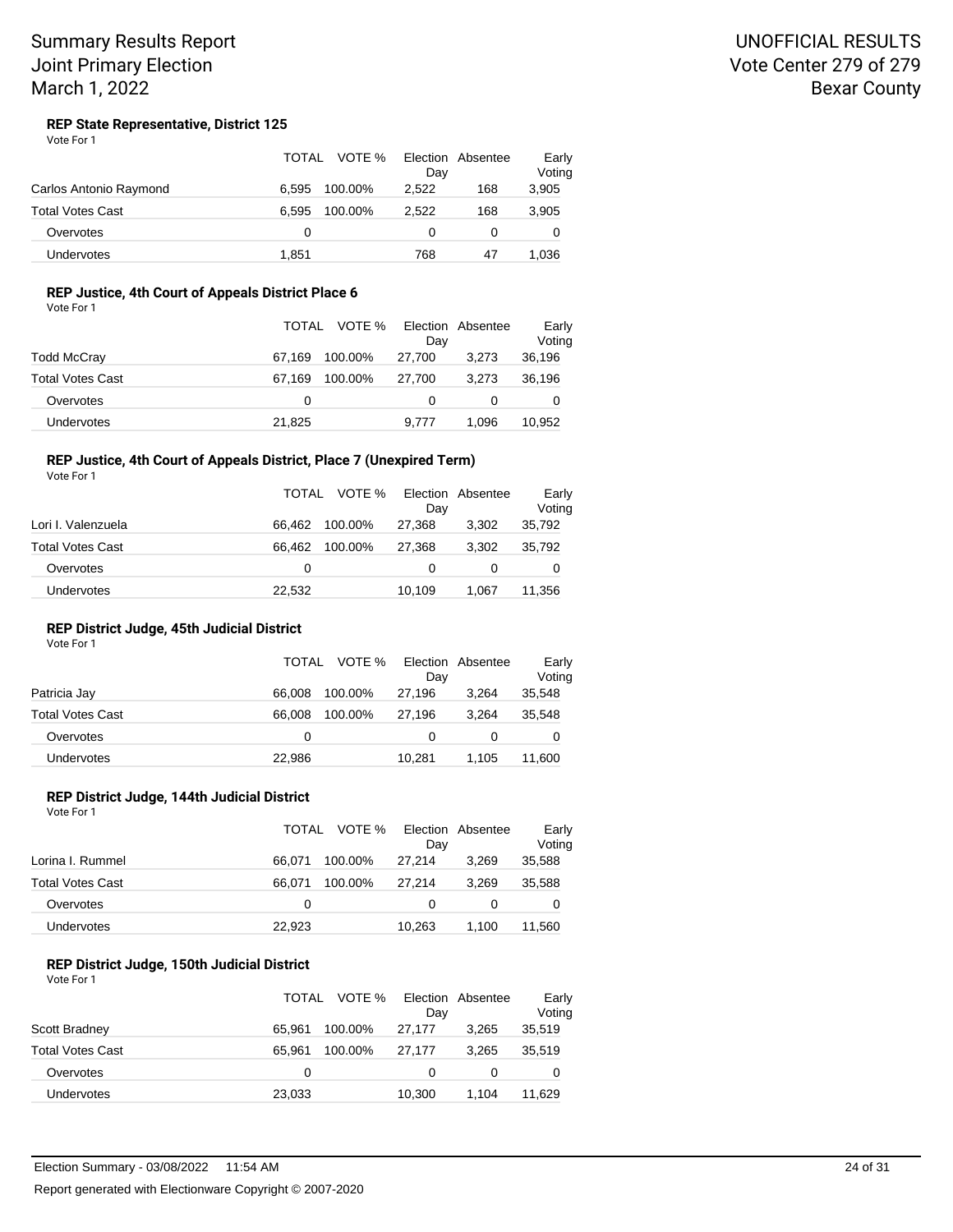#### **REP District Judge, 186th Judicial District** Vote For 1

|                       | TOTAL  | VOTE %  | Dav    | Election Absentee | Early<br>Voting |
|-----------------------|--------|---------|--------|-------------------|-----------------|
| Daphne Previti Austin | 65.762 | 100.00% | 27.086 | 3.262             | 35,414          |
| Total Votes Cast      | 65.762 | 100.00% | 27.086 | 3.262             | 35.414          |
| Overvotes             | 0      |         |        |                   | 0               |
| <b>Undervotes</b>     | 23,232 |         | 10.391 | 1.107             | 11,734          |

## **REP District Judge, 187th Judicial District**

Vote For 1

|                   |        | TOTAL VOTE % | Election Absentee<br>Dav |       | Early<br>Voting |
|-------------------|--------|--------------|--------------------------|-------|-----------------|
| Walden Shelton    | 66.263 | 100.00%      | 27,306                   | 3.280 | 35,677          |
| Total Votes Cast  | 66.263 | 100.00%      | 27.306                   | 3.280 | 35,677          |
| Overvotes         | 0      |              |                          |       | 0               |
| <b>Undervotes</b> | 22,731 |              | 10.171                   | 1.089 | 11.471          |

### **REP District Judge, 224th Judicial District**

| Vote For 1               | TOTAL  | VOTE %  |        | Election Absentee |                 |
|--------------------------|--------|---------|--------|-------------------|-----------------|
|                          |        |         | Dav    |                   | Early<br>Voting |
| Cathleen "Cathy" Stryker | 66.321 | 100.00% | 27.306 | 3.300             | 35,715          |
| <b>Total Votes Cast</b>  | 66.321 | 100.00% | 27.306 | 3.300             | 35.715          |
| Overvotes                | 0      |         | 0      | 0                 | 0               |
| Undervotes               | 22,673 |         | 10.171 | 1.069             | 11,433          |

### **REP District Judge, 225th Judicial District**

Vote For 1

|                   |        | TOTAL VOTE % Election Absentee | Dav      |       | Early<br>Voting |
|-------------------|--------|--------------------------------|----------|-------|-----------------|
| Renée Yanta       | 65.962 | 100.00%                        | 27.172   | 3.291 | 35,499          |
| Total Votes Cast  | 65.962 | 100.00%                        | 27.172   | 3.291 | 35,499          |
| Overvotes         | 0      |                                | $\Omega$ |       | 0               |
| <b>Undervotes</b> | 23,032 |                                | 10,305   | 1.078 | 11,649          |

#### **REP District Judge, 227th Judicial District** Vote For 1

|                    |          | TOTAL VOTE % | Election Absentee<br>Dav |       | Early<br>Voting |
|--------------------|----------|--------------|--------------------------|-------|-----------------|
| Kevin M. O'Connell | 66.096   | 100.00%      | 27.185                   | 3.282 | 35,629          |
| Total Votes Cast   | 66.096   | 100.00%      | 27.185                   | 3.282 | 35,629          |
| Overvotes          | $\Omega$ |              | 0                        |       | 0               |
| Undervotes         | 22,898   |              | 10.292                   | 1.087 | 11.519          |

#### **REP District Judge, 285th Judicial District** Vote For 1

|                         | TOTAL  | VOTE %  | Day    | Election Absentee | Early<br>Voting |
|-------------------------|--------|---------|--------|-------------------|-----------------|
| Mark Thompson           | 65.809 | 100.00% | 27.118 | 3.261             | 35,430          |
| <b>Total Votes Cast</b> | 65.809 | 100.00% | 27.118 | 3.261             | 35,430          |
| Overvotes               | 0      |         | 0      | O                 |                 |
| <b>Undervotes</b>       | 23,185 |         | 10,359 | 1.108             | 11,718          |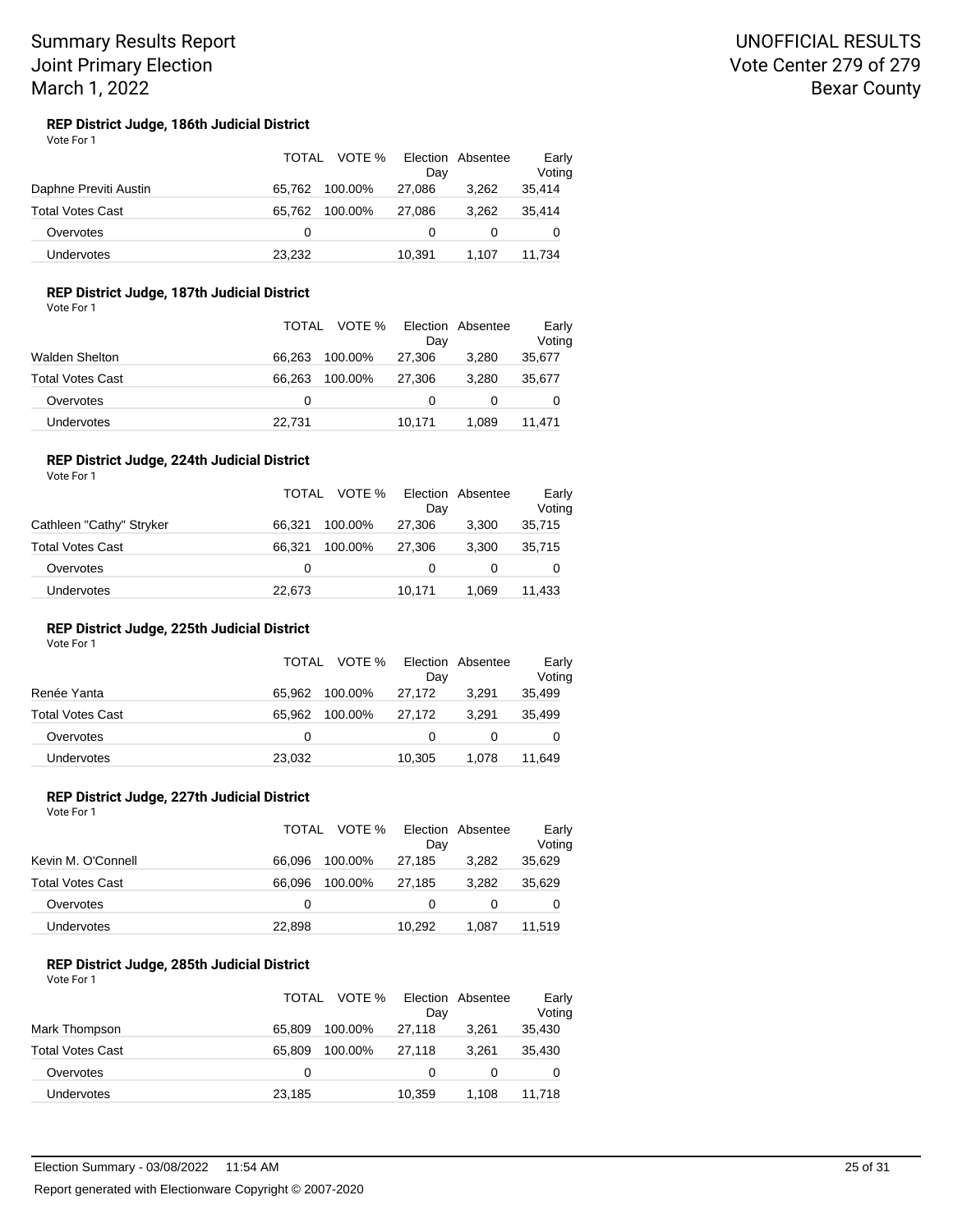#### **REP District Judge, 288th Judicial District** Vote For 1

|                         | TOTAL<br>VOTE %   | Election Absentee<br>Day | Early<br>Voting |
|-------------------------|-------------------|--------------------------|-----------------|
| Art Rossi               | 100.00%<br>65.473 | 26,936<br>3.258          | 35,279          |
| <b>Total Votes Cast</b> | 100.00%<br>65.473 | 3.258<br>26.936          | 35.279          |
| Overvotes               | 0                 |                          | 0               |
| <b>Undervotes</b>       | 23,521            | 10.541<br>1.111          | 11,869          |

## **REP District Judge, 437th Judicial District**

Vote For 1

|                   |        | TOTAL VOTE % Election Absentee<br>Dav |       | Early<br>Voting |
|-------------------|--------|---------------------------------------|-------|-----------------|
| Melisa Skinner    | 65.784 | 100.00%<br>27.086                     | 3.255 | 35,443          |
| Total Votes Cast  | 65.784 | 100.00%<br>27.086                     | 3.255 | 35,443          |
| Overvotes         | 0      |                                       |       | 0               |
| <b>Undervotes</b> | 23,210 | 10.391                                | 1.114 | 11.705          |

## **REP Criminal District Attorney**

| Vote For 1       |        |         |        |                   |                 |
|------------------|--------|---------|--------|-------------------|-----------------|
|                  | TOTAL  | VOTE %  | Day    | Election Absentee | Early<br>Voting |
| Marc LaHood      | 49.625 | 62.52%  | 20.958 | 2.130             | 26,537          |
| Meredith Chacon  | 29.745 | 37.48%  | 11.808 | 1,886             | 16,051          |
| Total Votes Cast | 79.370 | 100.00% | 32,766 | 4.016             | 42,588          |
| Overvotes        | 0      |         | 0      | 0                 | 0               |
| Undervotes       | 9.624  |         | 4.711  | 353               | 4.560           |

## **REP County Judge**

| Vote For 1              |        |                           |          |                 |
|-------------------------|--------|---------------------------|----------|-----------------|
|                         | TOTAL  | VOTE %<br>Election<br>Day | Absentee | Early<br>Voting |
| <b>Trish DeBerry</b>    | 49.961 | 63.01%<br>19.260          | 2.997    | 27,704          |
| Nathan Buchanan         | 29.330 | 13.354<br>36.99%          | 990      | 14,986          |
| <b>Total Votes Cast</b> | 79.291 | 32.614<br>100.00%         | 3.987    | 42,690          |
| Overvotes               | 0      | 0                         | 0        | 0               |
| Undervotes              | 9.703  | 4.863                     | 382      | 4.458           |

### **REP Judge, County Court at Law No. 1**

Vote For 1

|                   | TOTAL  | VOTE %  | Election Absentee<br>Dav |       | Early<br>Voting |
|-------------------|--------|---------|--------------------------|-------|-----------------|
| Bob Behrens       | 65.362 | 100.00% | 26.867                   | 3.190 | 35,305          |
| Total Votes Cast  | 65.362 | 100.00% | 26.867                   | 3.190 | 35,305          |
| Overvotes         | 0      |         | 0                        |       |                 |
| <b>Undervotes</b> | 23,632 |         | 10,610                   | 1.179 | 11.843          |

#### **REP Judge, County Court at Law No. 2** Vote For 1

|                   | TOTAL  | VOTE %  | Dav    | Election Absentee | Early<br>Voting |
|-------------------|--------|---------|--------|-------------------|-----------------|
| Jason Wolff       | 64.557 | 100.00% | 26,506 | 3.258             | 34,793          |
| Total Votes Cast  | 64.557 | 100.00% | 26,506 | 3.258             | 34,793          |
| Overvotes         | 0      |         |        |                   | 0               |
| <b>Undervotes</b> | 24,437 |         | 10.971 | 1.111             | 12,355          |

Election Summary - 03/08/2022 11:54 AM 26 of 31

Report generated with Electionware Copyright © 2007-2020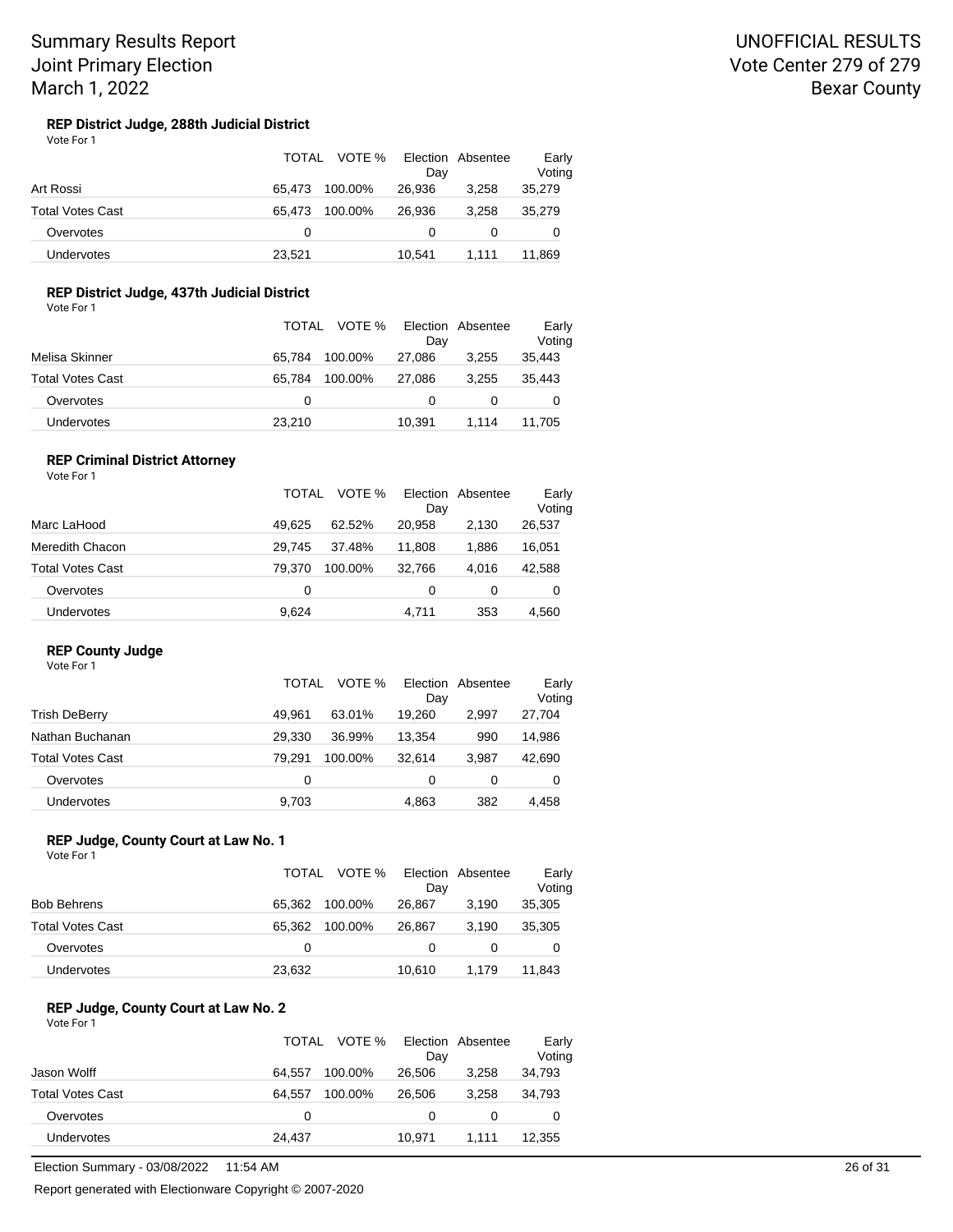## UNOFFICIAL RESULTS Vote Center 279 of 279 Bexar County

#### **REP Judge, County Court at Law No. 4** Vote For 1

|                         | TOTAL  | VOTE %  | Day    | Election Absentee | Early<br>Voting |
|-------------------------|--------|---------|--------|-------------------|-----------------|
| Jason R. Garrahan       | 65.513 | 100.00% | 26.876 | 3.259             | 35,378          |
| <b>Total Votes Cast</b> | 65.513 | 100.00% | 26.876 | 3.259             | 35,378          |
| Overvotes               | 0      |         |        |                   |                 |
| <b>Undervotes</b>       | 23,481 |         | 10.601 | 1.110             | 11.770          |

## **REP Judge, County Court at Law No. 6**

Vote For 1

|                   |        | TOTAL VOTE % | Election Absentee<br>Day |       | Early<br>Voting |
|-------------------|--------|--------------|--------------------------|-------|-----------------|
| Brandon Jackson   | 65.188 | 100.00%      | 26,803                   | 3.244 | 35,141          |
| Total Votes Cast  | 65.188 | 100.00%      | 26.803                   | 3.244 | 35.141          |
| Overvotes         | 0      |              |                          |       | 0               |
| <b>Undervotes</b> | 23,806 |              | 10.674                   | 1.125 | 12.007          |

#### **REP Judge, County Court at Law No. 7** Vote For 1

|                         | TOTAL  | VOTE %  | Dav    | Election Absentee | Early<br>Voting |
|-------------------------|--------|---------|--------|-------------------|-----------------|
| Adam Michael LaHood     | 65.007 | 100.00% | 26,862 | 3.200             | 34,945          |
| <b>Total Votes Cast</b> | 65.007 | 100.00% | 26.862 | 3.200             | 34.945          |
| Overvotes               | 0      |         | 0      |                   | 0               |
| <b>Undervotes</b>       | 23,987 |         | 10.615 | 1.169             | 12,203          |

### **REP Judge, County Court at Law No. 8**

Vote For 1

|                         | TOTAL  | VOTE %  | Election Absentee<br>Dav |       | Early<br>Voting |
|-------------------------|--------|---------|--------------------------|-------|-----------------|
| <b>Ashley Foster</b>    | 65.103 | 100.00% | 26.768                   | 3.247 | 35,088          |
| <b>Total Votes Cast</b> | 65.103 | 100.00% | 26.768                   | 3.247 | 35,088          |
| Overvotes               | 0      |         | 0                        |       | O               |
| <b>Undervotes</b>       | 23,891 |         | 10,709                   | 1.122 | 12,060          |

### **REP Judge, County Court at Law No. 10**

| Vote For 1       |          |              |          |                   |                 |
|------------------|----------|--------------|----------|-------------------|-----------------|
|                  |          | TOTAL VOTE % | Dav      | Election Absentee | Early<br>Voting |
| Jamie Mathis     | 65.160   | 100.00%      | 26,789   | 3.249             | 35,122          |
| Total Votes Cast | 65.160   | 100.00%      | 26,789   | 3.249             | 35,122          |
| Overvotes        | $\Omega$ |              | $\Omega$ |                   |                 |
|                  |          |              |          |                   |                 |

#### **REP Judge, County Court at Law No. 11** Vote For 1

|                         | <b>TOTAL</b> | VOTE %  | Day    | Election Absentee | Early<br>Voting |
|-------------------------|--------------|---------|--------|-------------------|-----------------|
| Tommy Stolhandske       | 65.930       | 100.00% | 27.085 | 3.298             | 35,547          |
| <b>Total Votes Cast</b> | 65.930       | 100.00% | 27.085 | 3.298             | 35.547          |
| Overvotes               | 0            |         | 0      | 0                 |                 |
| Undervotes              | 23,064       |         | 10,392 | 1.071             | 11.601          |

Undervotes 23,834 10,688 1,120 12,026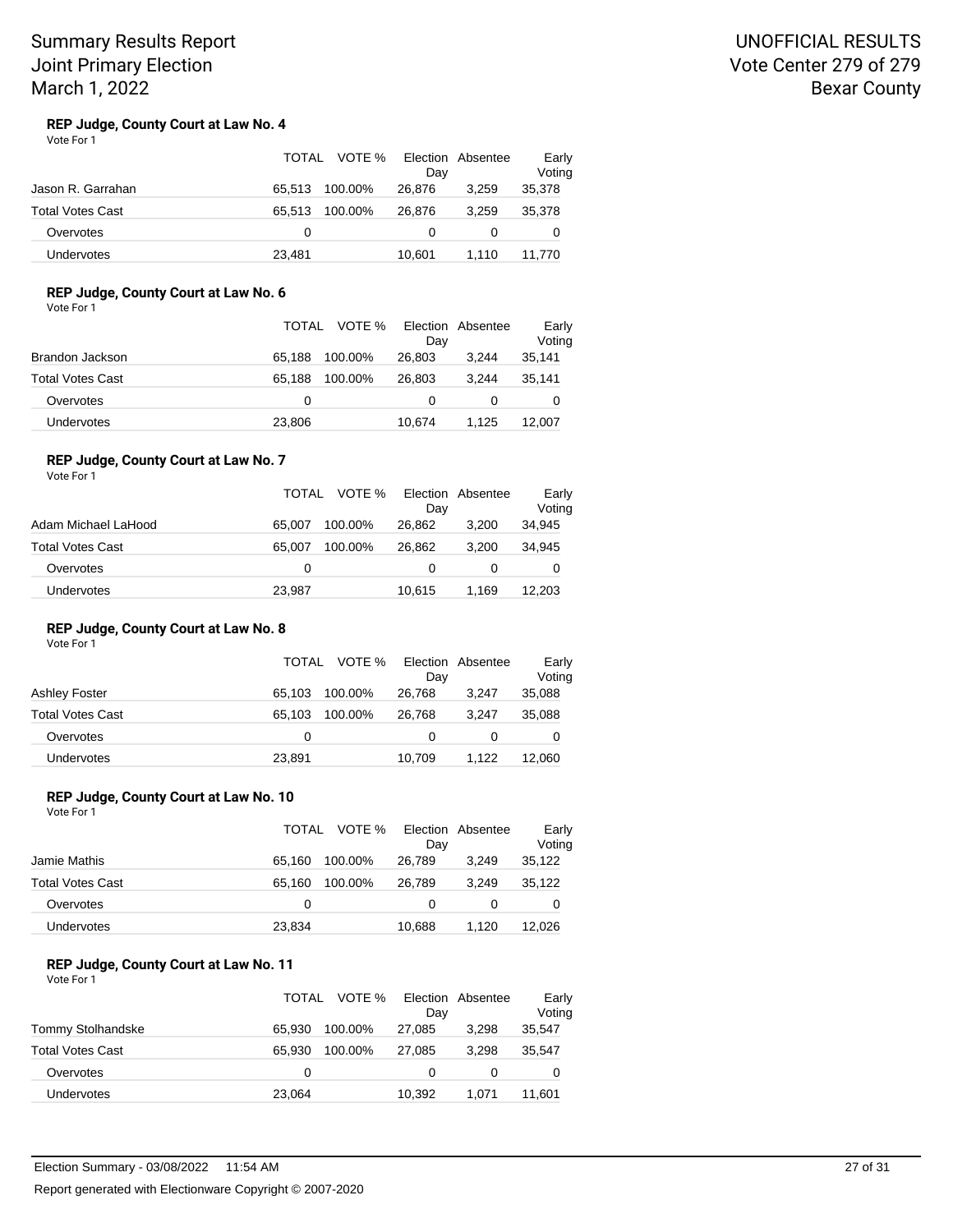## UNOFFICIAL RESULTS Vote Center 279 of 279 Bexar County

#### **REP Judge, County Court at Law No. 12** Vote For 1

|                         | TOTAL  | VOTE %<br>Day     | Election Absentee | Early<br>Voting |
|-------------------------|--------|-------------------|-------------------|-----------------|
| Suzanne Kramer          | 65.242 | 100.00%<br>26.811 | 3.250             | 35,181          |
| <b>Total Votes Cast</b> | 65.242 | 100.00%<br>26.811 | 3.250             | 35,181          |
| Overvotes               | 0      |                   |                   |                 |
| <b>Undervotes</b>       | 23,752 | 10.666            | 1.119             | 11.967          |

## **REP Judge, County Court at Law No. 13**

Vote For 1

|                   | TOTAL VOTE %      | Election Absentee<br>Day |       | Early<br>Voting |
|-------------------|-------------------|--------------------------|-------|-----------------|
| Charles E. Gold   | 64.997<br>100.00% | 26,737                   | 3.232 | 35,028          |
| Total Votes Cast  | 64.997<br>100.00% | 26.737                   | 3.232 | 35,028          |
| Overvotes         | 0                 |                          |       | 0               |
| <b>Undervotes</b> | 23,997            | 10.740                   | 1.137 | 12.120          |

#### **REP Judge, County Court at Law No. 14** Vote For 1

|                         | TOTAL  | VOTE %  | Dav    | Election Absentee | Early<br>Voting |
|-------------------------|--------|---------|--------|-------------------|-----------------|
| Susan Skinner           | 65.763 | 100.00% | 27.026 | 3.272             | 35,465          |
| <b>Total Votes Cast</b> | 65.763 | 100.00% | 27.026 | 3.272             | 35,465          |
| Overvotes               | 0      |         | 0      |                   | 0               |
| Undervotes              | 23,231 |         | 10.451 | 1.097             | 11,683          |

### **REP Judge, County Court at Law No. 15**

Vote For 1

|                         |        | TOTAL VOTE % | Election Absentee<br>Dav |       | Early<br>Voting |
|-------------------------|--------|--------------|--------------------------|-------|-----------------|
| Robert "RC" Pate        | 64.800 | 100.00%      | 26.624                   | 3.242 | 34,934          |
| <b>Total Votes Cast</b> | 64.800 | 100.00%      | 26.624                   | 3.242 | 34.934          |
| Overvotes               | 0      |              | $\Omega$                 |       | 0               |
| Undervotes              | 24,194 |              | 10,853                   | 1.127 | 12.214          |

## **REP District Clerk**

| Vote For 1 |  |
|------------|--|
|------------|--|

|                         | TOTAL  | VOTE %  | Election<br>Day | Absentee | Early<br>Voting |
|-------------------------|--------|---------|-----------------|----------|-----------------|
| <b>Misty Spears</b>     | 64.951 | 100.00% | 26.689          | 3.290    | 34,972          |
| <b>Total Votes Cast</b> | 64.951 | 100.00% | 26.689          | 3.290    | 34,972          |
| Overvotes               | 0      |         |                 |          | O               |
| Undervotes              | 24,043 |         | 10,788          | 1.079    | 12,176          |

### **REP County Clerk**

| Vote For 1 |  |  |
|------------|--|--|
|------------|--|--|

|                         | TOTAL  | VOTE %  | Dav    | Election Absentee | Early<br>Voting |
|-------------------------|--------|---------|--------|-------------------|-----------------|
| Rose Farías             | 31.872 | 44.59%  | 13.423 | 1.439             | 17,010          |
| Richard A. Gold         | 39.598 | 55.41%  | 15.850 | 2.171             | 21,577          |
| <b>Total Votes Cast</b> | 71.470 | 100.00% | 29.273 | 3.610             | 38,587          |
| Overvotes               | 4      |         | 0      | 4                 | 0               |
| Undervotes              | 17,520 |         | 8.204  | 755               | 8,561           |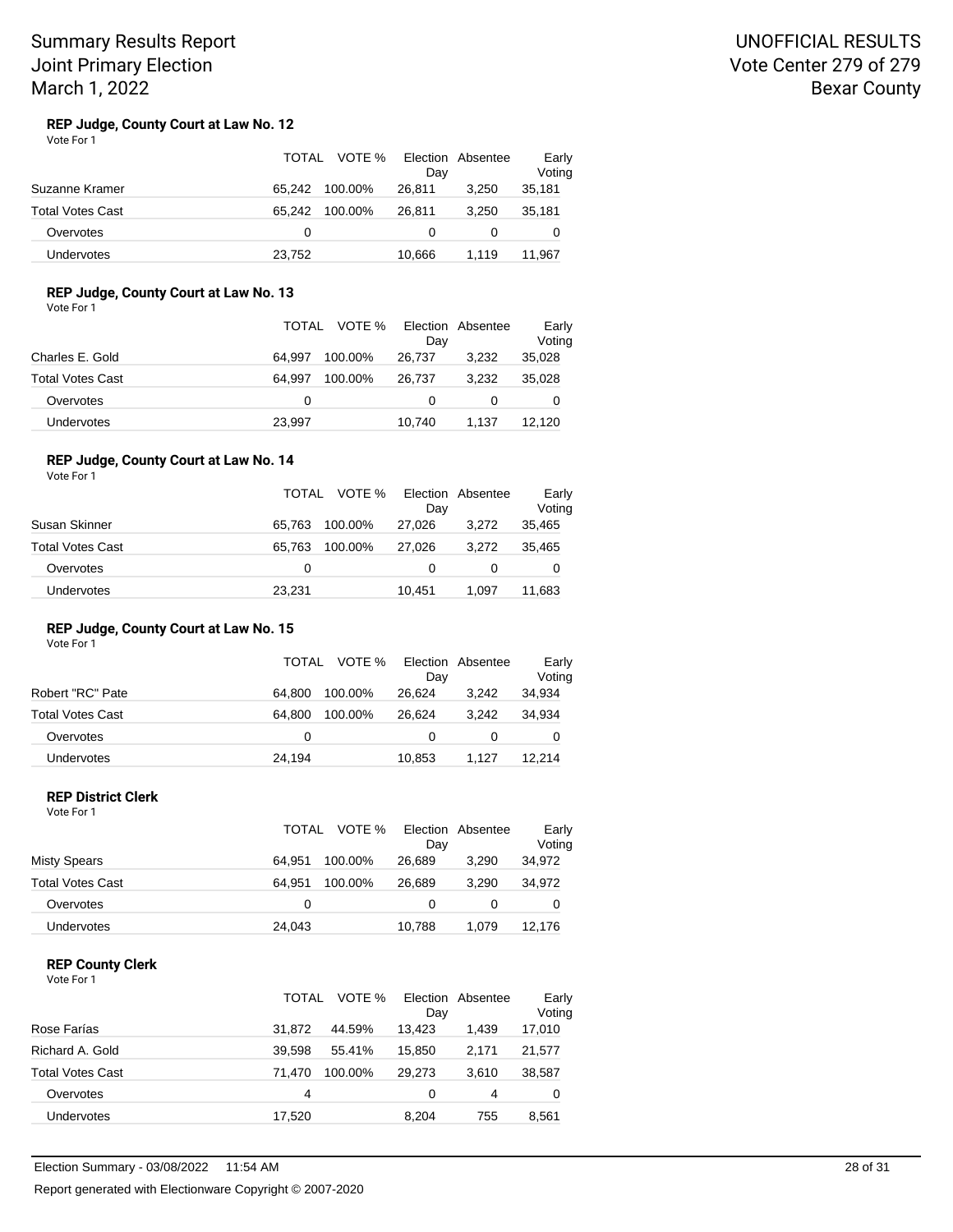#### **REP County Commissioner, Precinct No. 4** Vote For 1

|                         | TOTAL<br>VOTE %   | Election Absentee<br>Day | Early<br>Voting |
|-------------------------|-------------------|--------------------------|-----------------|
| Larry Ricketts          | 12.493<br>100.00% | 571<br>5.171             | 6,751           |
| <b>Total Votes Cast</b> | 100.00%<br>12.493 | 5.171<br>571             | 6,751           |
| Overvotes               | 0                 | $\mathbf{0}$             |                 |
| <b>Undervotes</b>       | 4,083             | 155<br>1.848             | 2.080           |

## **REP Justice of the Peace, Precinct No. 3, Place 1**

| Vote For 1 |  |
|------------|--|
|            |  |

|                         | TOTAL  | VOTE %  | Election<br>Day | Absentee | Early<br>Voting |
|-------------------------|--------|---------|-----------------|----------|-----------------|
| Duane "Duano" Weeks     | 6.631  | 18.81%  | 2,690           | 228      | 3,713           |
| Carla M. Riedl          | 6.780  | 19.24%  | 2.727           | 444      | 3,609           |
| Julie Bray Patterson    | 13.225 | 37.52%  | 5,098           | 816      | 7,311           |
| Joseph P. Appelt        | 8.611  | 24.43%  | 3,549           | 496      | 4,566           |
| <b>Total Votes Cast</b> | 35.247 | 100.00% | 14.064          | 1.984    | 19,199          |
| Overvotes               | 0      |         | 0               | 0        | 0               |
| Undervotes              | 8.820  |         | 3.960           | 638      | 4.222           |

## **REP County Chairman**

| Vote For 1 |  |
|------------|--|
|------------|--|

|                           | TOTAL  | VOTE %  | Election<br>Day | Absentee | Early<br>Voting |
|---------------------------|--------|---------|-----------------|----------|-----------------|
| Jacinto "Chinto" Martinez | 15.289 | 21.14%  | 7.045           | 368      | 7,876           |
| Jeffrey R. McManus        | 32,405 | 44.81%  | 13.404          | 1,470    | 17,531          |
| John Austin               | 24.616 | 34.04%  | 9.431           | 1.475    | 13,710          |
| <b>Total Votes Cast</b>   | 72.310 | 100.00% | 29,880          | 3,313    | 39,117          |
| Overvotes                 | 0      |         | 0               | 0        | 0               |
| <b>Undervotes</b>         | 16,684 |         | 7.597           | 1.056    | 8,031           |

## **REP Republican Proposition #1**

Vote For 1

|                         | TOTAL  | VOTE %  | Day    | Election Absentee | Early<br>Voting |
|-------------------------|--------|---------|--------|-------------------|-----------------|
| Yes                     | 79.297 | 91.35%  | 33.141 | 3.681             | 42,475          |
| <b>No</b>               | 7.511  | 8.65%   | 3.362  | 553               | 3,596           |
| <b>Total Votes Cast</b> | 86.808 | 100.00% | 36.503 | 4.234             | 46,071          |
| Overvotes               | 0      |         | 0      | 0                 | 0               |
| Undervotes              | 2,205  |         | 974    | 135               | 1,096           |

## **REP Republican Proposition #2**

|                         | <b>TOTAL</b> | VOTE %  | Day    | Election Absentee | Early<br>Voting |
|-------------------------|--------------|---------|--------|-------------------|-----------------|
| Yes                     | 65.696       | 76.73%  | 28,326 | 2,501             | 34,869          |
| No                      | 19.920       | 23.27%  | 7.715  | 1.584             | 10,621          |
| <b>Total Votes Cast</b> | 85.616       | 100.00% | 36,041 | 4.085             | 45,490          |
| Overvotes               | O            |         | 0      | 0                 | 0               |
| Undervotes              | 3,397        |         | 1,436  | 284               | 1,677           |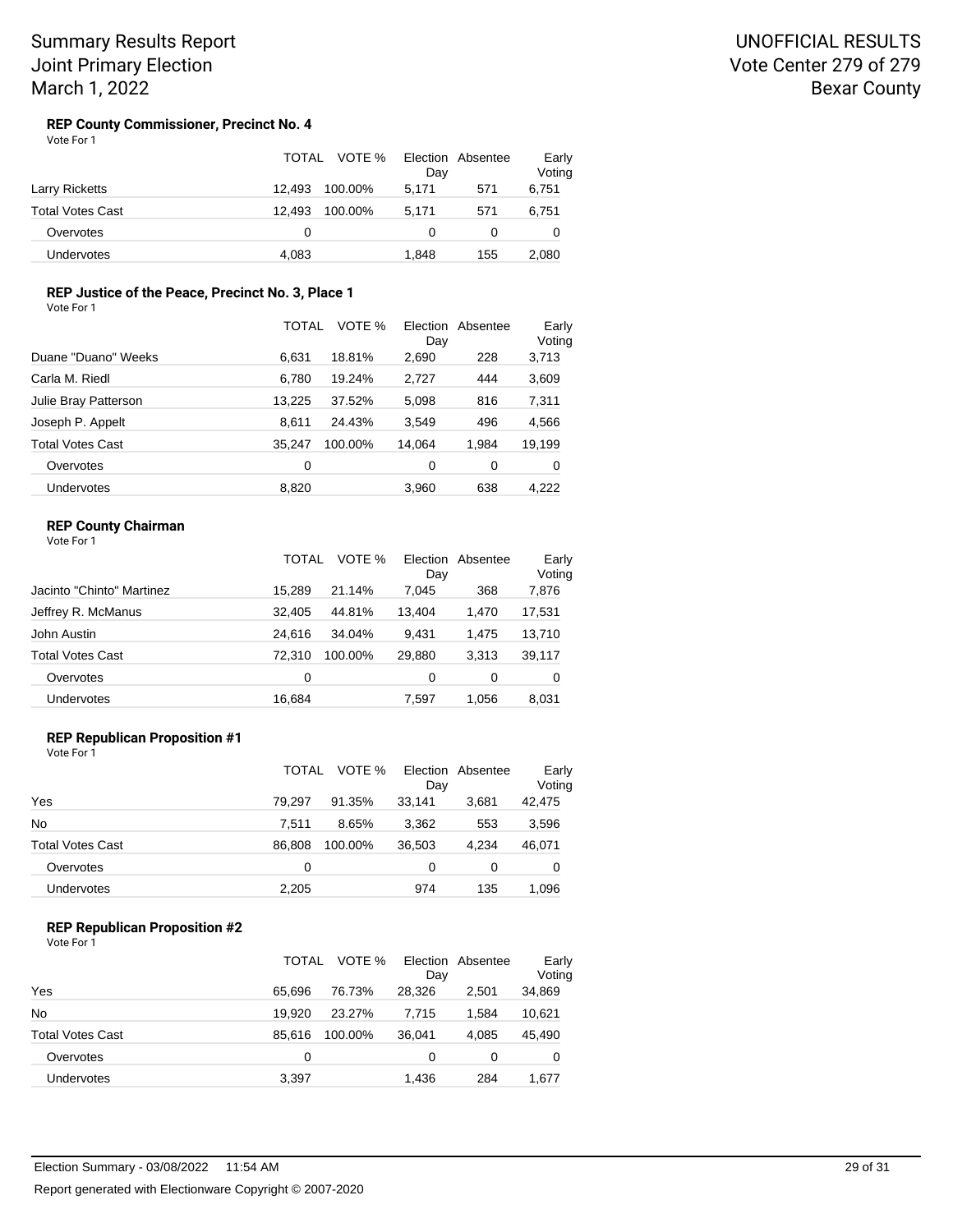## UNOFFICIAL RESULTS Vote Center 279 of 279 Bexar County

#### **REP Republican Proposition #3** Vote For 1

|                         | TOTAL  | VOTE %  | Day    | Election Absentee | Early<br>Voting |
|-------------------------|--------|---------|--------|-------------------|-----------------|
| Yes                     | 76,131 | 87.28%  | 32.548 | 3,125             | 40,458          |
| No                      | 11.098 | 12.72%  | 4.190  | 1.094             | 5,814           |
| <b>Total Votes Cast</b> | 87.229 | 100.00% | 36,738 | 4.219             | 46,272          |
| Overvotes               | 0      |         | 0      | 0                 | 0               |
| <b>Undervotes</b>       | 1.784  |         | 739    | 150               | 895             |

## **REP Republican Proposition #4**

Vote For 1

|                   | <b>TOTAL</b> | VOTE %  | Day    | Election Absentee | Early<br>Voting |
|-------------------|--------------|---------|--------|-------------------|-----------------|
| Yes               | 78.688       | 90.52%  | 32.827 | 3.710             | 42,151          |
| No                | 8.244        | 9.48%   | 3,730  | 495               | 4,019           |
| Total Votes Cast  | 86.932       | 100.00% | 36,557 | 4.205             | 46,170          |
| Overvotes         |              |         | 0      |                   | 0               |
| <b>Undervotes</b> | 2,080        |         | 920    | 163               | 997             |

### **REP Republican Proposition #5**

Vote For 1

|                  | <b>TOTAL</b> | VOTE %  | Day      | Election Absentee | Early<br>Voting |
|------------------|--------------|---------|----------|-------------------|-----------------|
| Yes              | 70.006       | 81.44%  | 29.639   | 2.953             | 37,414          |
| No               | 15.957       | 18.56%  | 6.547    | 1.187             | 8,223           |
| Total Votes Cast | 85.963       | 100.00% | 36,186   | 4.140             | 45,637          |
| Overvotes        | 0            |         | $\Omega$ | 0                 | 0               |
| Undervotes       | 3,050        |         | 1.291    | 229               | 1,530           |

## **REP Republican Proposition #6**

Vote For 1

|                   | TOTAL  | VOTE %  | Day    | Election Absentee | Early<br>Voting |
|-------------------|--------|---------|--------|-------------------|-----------------|
| Yes               | 68.774 | 80.80%  | 29.040 | 2.696             | 37,038          |
| No                | 16.343 | 19.20%  | 6,659  | 1.411             | 8,273           |
| Total Votes Cast  | 85.117 | 100.00% | 35.699 | 4.107             | 45,311          |
| Overvotes         | 0      |         | 0      | 0                 | 0               |
| <b>Undervotes</b> | 3,896  |         | 1,778  | 262               | 1,856           |

### **REP Republican Proposition #7**

|                         | TOTAL  | VOTE %  | Day    | Election Absentee | Early<br>Voting |
|-------------------------|--------|---------|--------|-------------------|-----------------|
| Yes                     | 83.179 | 95.30%  | 34,996 | 3,907             | 44,276          |
| <b>No</b>               | 4.101  | 4.70%   | 1.718  | 332               | 2,051           |
| <b>Total Votes Cast</b> | 87.280 | 100.00% | 36,714 | 4.239             | 46,327          |
| Overvotes               | 0      |         | 0      | 0                 | 0               |
| Undervotes              | 1,733  |         | 763    | 130               | 840             |